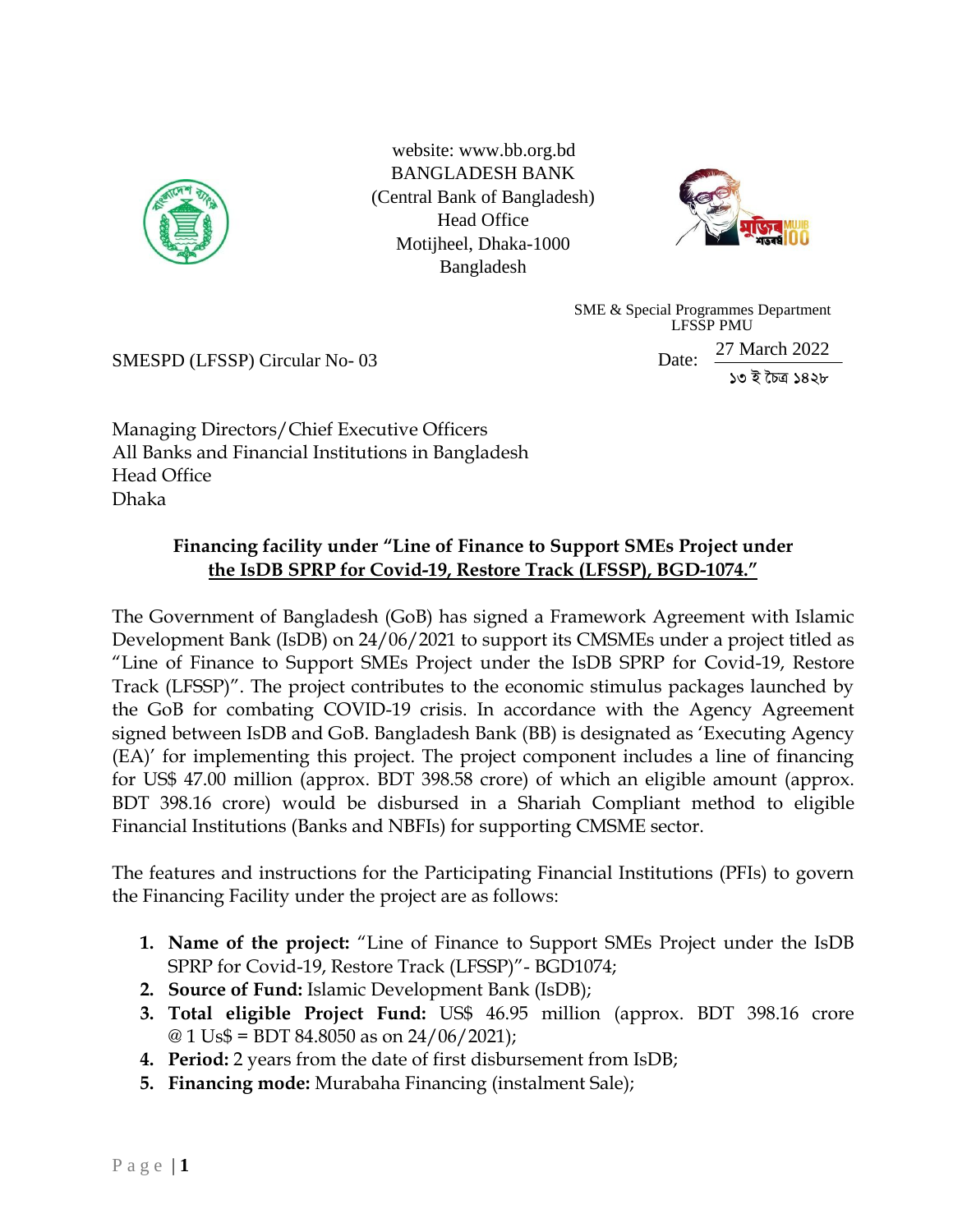- **6. Financing Structure:** BB on behalf of GoB as an 'Agent' will sell the assets to the PFIs. In line with that, BB at the request of the PFIs, procure the Project assets and sell the Project assets to the PFIs, and PFIs will then sell those to the CMSMEs. BB will have the authority to sub-delegate its agency role and appoint the PFIs or the CMSMEs as its agent in procuring assets;
- **7. Mode of Investment:** This facility is for new assets to be acquired (not for existing assets those already been acquired);
- **8. Agency fee:** BB will provide an amount not exceeding BDT 500.00 (including VAT & Tax) to each PFIs (as an agent) for each drawdown as agency fee. Each PFI, on the other hand, will have to pay to their end financing beneficiary an amount not exceeding BDT 50.00 (including VAT & Tax) for Small & Medium enterprises and BDT 25.00 (including VAT & Tax) for Cottage and Micro enterprises;
- **9. Eligibility Criteria of Participating Financial Institutions (PFIs):** As described in Annex- A;

## **10. Application by Banks and Financial Institutions:**

The Application by banks and financial institutions (as Annex-F) must include following information and data, inter alia:

- Audited financial statements (As Annex-C) for latest three (03) full years, together with the latest Annual Report, which show profitable operation in latest two (02) consecutive years;
- Copy of financing policies, which show commitment to SME financing and
- Copy of Risk Assessment Procedure.

The other information and data such as Capital Adequacy Ratio, Non-Performing Financing (NPF) Ratio, CAMELS Rating and Compliance with Prudential Regulations shall be obtained by BB itself;

- **11. Master Facility Agreement:** The PFIs (shown their Expression of Interest to participate under the project) those accredited finally have to sign a Master Facility Agreement with BB under the Project. The format of the agreement is attached herewith (Annex- D);
- **12. Terms and Conditions of On-Financing Facility (OFF) to PFIs:** As described in Annex-E;
- **13. Definition of Eligible Project Companies/enterprises and Related Entrepreneurs:**
	- a) *Manufacturing Industry:* The industry includes activities related to manufacturing of goods, processing, assembling and all activities related to further processing and re-assembling of manufactured goods;
	- b) *Service Industry:* The industry includes activities related to producing supplementary utility through using equipment or fixed assets or intellectual property. National Industrial Policy 2016 is referred for the list of industry of this type (Annex-I);
	- c) *Trading:* Trading includes activities related to gain income by purchase and sale of products;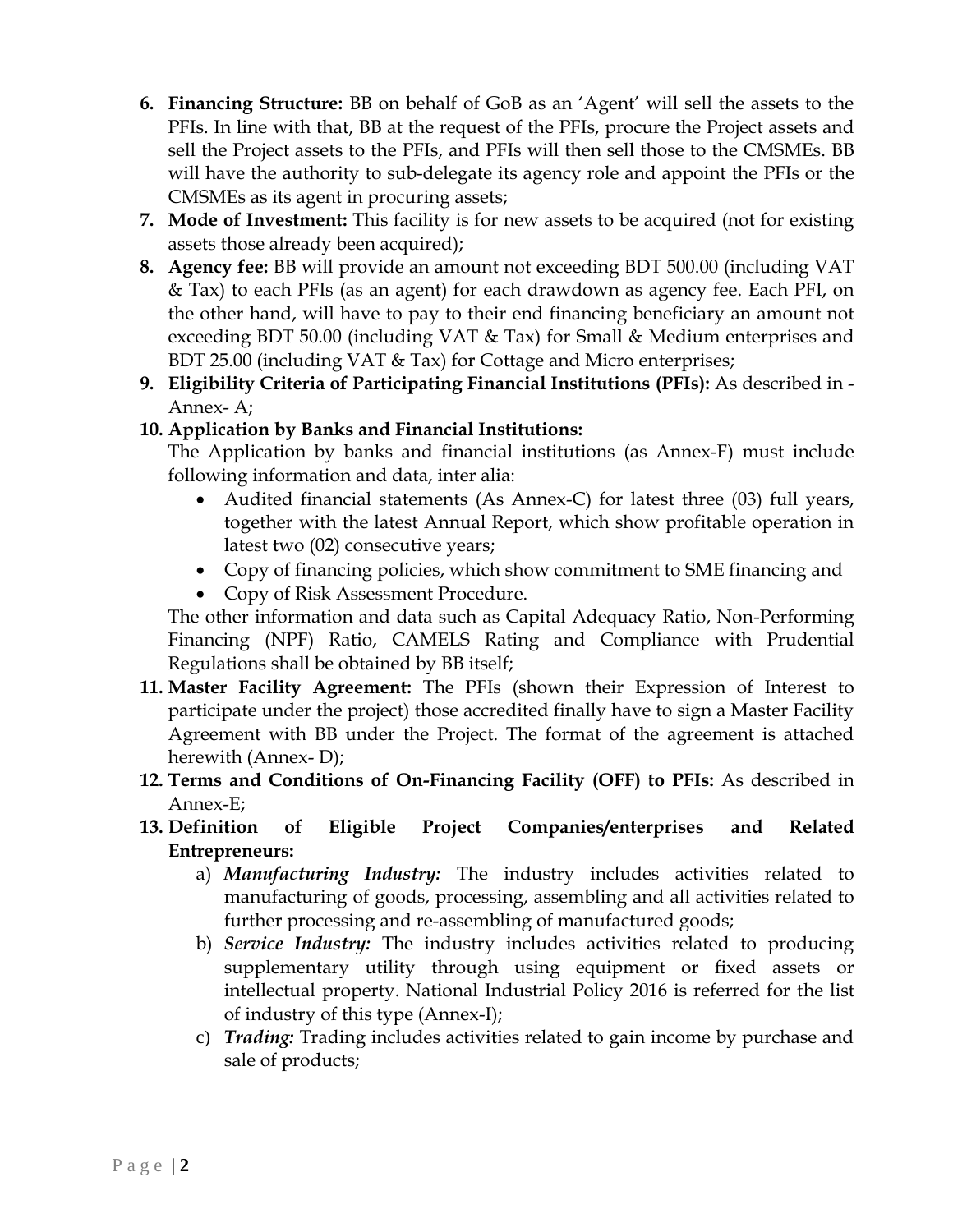- d) *Women led enterprises:* If a woman be the owner or proprietor of a ownership or proprietorship business or having more than 51% share among directors or shareholders of a private company registered with 'Partnership business' or 'Office of the Registrar of Joint Stock Companies and Firms', then she will be treated as Women entrepreneur and the enterprise will be as Women led enterprise;
- e) *Youth:* If the applicant (owner of a company/enterprise) having an age of 18 to 35 (according to National Youth Policy 2017) on the date of application will be treated as Youth.
- **14. Benchmark of Selecting Industry Under Cottage, Micro, Small and Medium Enterprises:**

|                    |               | <b>Selection Benchmark</b>                                                                       |                                                           |
|--------------------|---------------|--------------------------------------------------------------------------------------------------|-----------------------------------------------------------|
| <b>Enterprises</b> | Industry      | Total cost of fixed asset<br>including establishment and<br>excluding land & factory<br>building | Number of<br>manpower<br>involved                         |
| Cottage            | Manufacturing | Below BDT 1.00 million                                                                           | Not more than 15<br>including family<br>members           |
| Micro              | Manufacturing | BDT 1.00 million to below BDT<br>7.5 million                                                     | $16 - 30$                                                 |
|                    | Service       | Below BDT 1.00 million                                                                           | Max. 15                                                   |
| Small              | Manufacturing | BDT 7.5 million to below BDT<br>150 million                                                      | 31-120                                                    |
|                    | Service       | BDT 1.00 million to below BDT<br>20.00 million                                                   | 16-50                                                     |
| Medium             | Manufacturing | BDT 150 million to not more<br>than BDT 500 million                                              | 121-300, but 1000<br>for RMG & labour<br>consuming Indus. |
|                    | Service       | BDT 20.00 million to BDT 300.00<br>million                                                       | 51-120                                                    |

*(Source: SMESPD Circular no-2, dated 05/09/2019, this benchmark will be considered revised/amended according to any further change to be done by BB)* 

#### **15. Benchmark for selecting Trading Business under Micro and Small Enterprises:**

|                            | <b>Selection Benchmark</b>                                                                    |                                   |                                                                        |  |  |  |
|----------------------------|-----------------------------------------------------------------------------------------------|-----------------------------------|------------------------------------------------------------------------|--|--|--|
| Trading<br><b>Business</b> | Total cost of fixed asset including<br>establishment and excluding<br>land & factory building | Number of<br>manpower<br>involved | <b>Annual Turnover</b>                                                 |  |  |  |
| Micro                      | Below BDT 1.00 million                                                                        | Max. 15                           | Max BDT 20.00 million                                                  |  |  |  |
| Small                      | BDT 1.00 million to BDT 20.00<br>million                                                      | $16 - 50$                         | More than BDT 20.00<br>million but not more<br>than BDT 200.00 million |  |  |  |

*(Source: SMESPD Circular no-2, dated 05/09/2019, this benchmark will be considered revised/amended according to any further change to be done by BB)*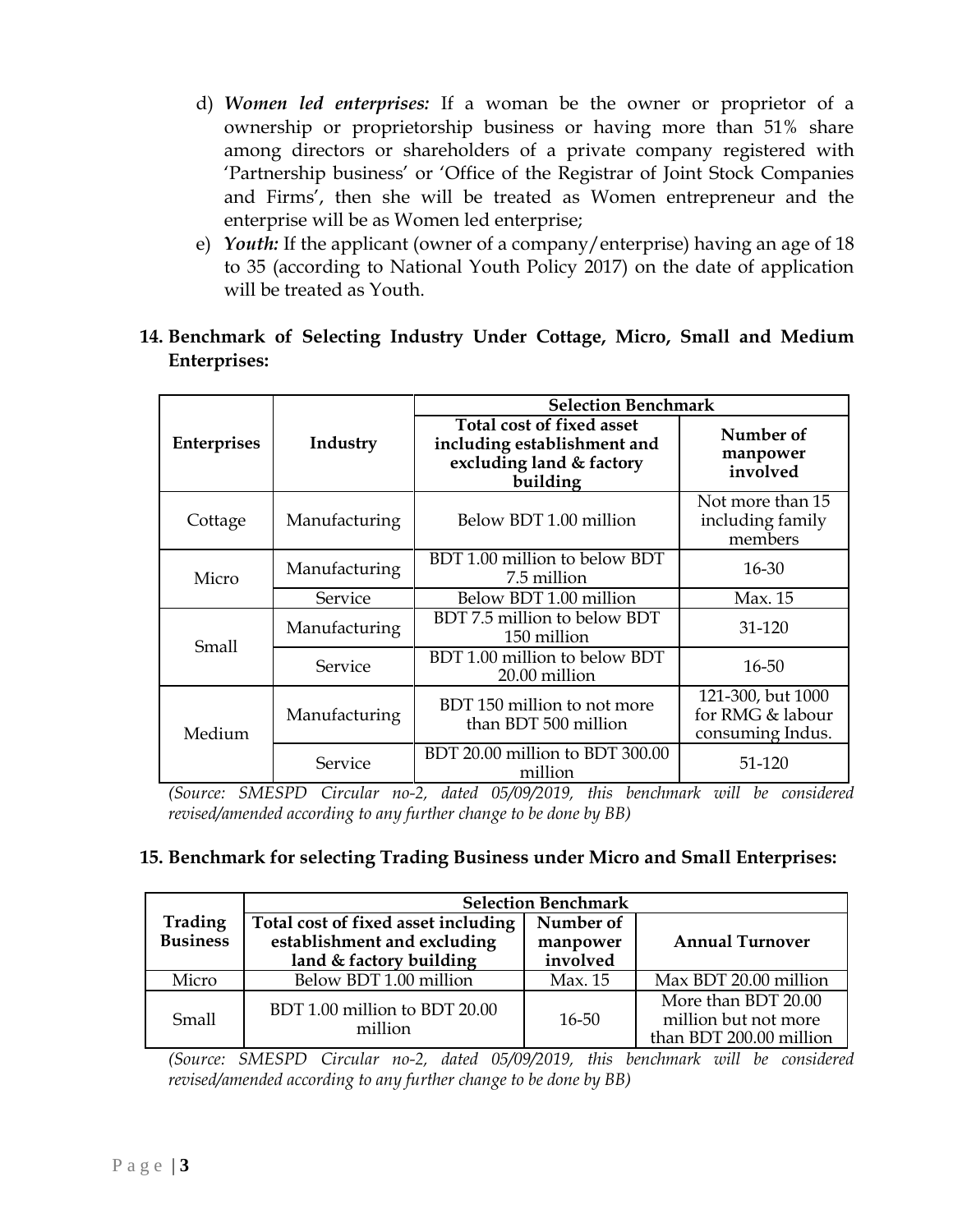- **16. Terms and conditions of Sub-investment to eligible Project company/ enterprise:** As described in Annex-K;
- **17. Environmental and Social Risk Management Issue:** The facility is expected to conform with IsDB policies and guidelines on environmental and social safeguards;
- **18. Discretions of disbursement of Fund:** BB shall have the sole discretion to refuse any request for procuring assets made by the PFIs, if such request in BB's consideration does not conform to the objectives of the project, terms and conditions of the Financing Facility and also based on the availability of project fund;
- **19. Monitoring of the Activities Under the Project:** BB will take actions for monitoring of the project progress in line with the fulfilment of the objectives through- 1) offsite monitoring activities (periodic or independent statements/ reports what would be circulated time to time and whenever felt necessary) and 2) onsite activities (inspect by itself or jointly with representatives of the GoB and/or the IsDB/any nominated person(s) by BB such goods and sites, works, plants included in the investment to Sub-project of the eligible enterprises, the operation thereof, and any relevant records and documents);
- **20. Deadline of the Submission of the Application:** Interested Banks and NBFIs to participate in this financing facility under the project should apply as per the application format annexed with this circular by end of 3 months from the date of publication of this circular or a later date approved by BB authority.

Bangladesh Bank reserves the right to amend/review the content of this circular as and when necessary in future.

Yours Sincerely,

**(AKM Sayduzzaman)** Deputy General Manager & Project Director (LFSSP) Phone: 9530098

Attachment: As mentioned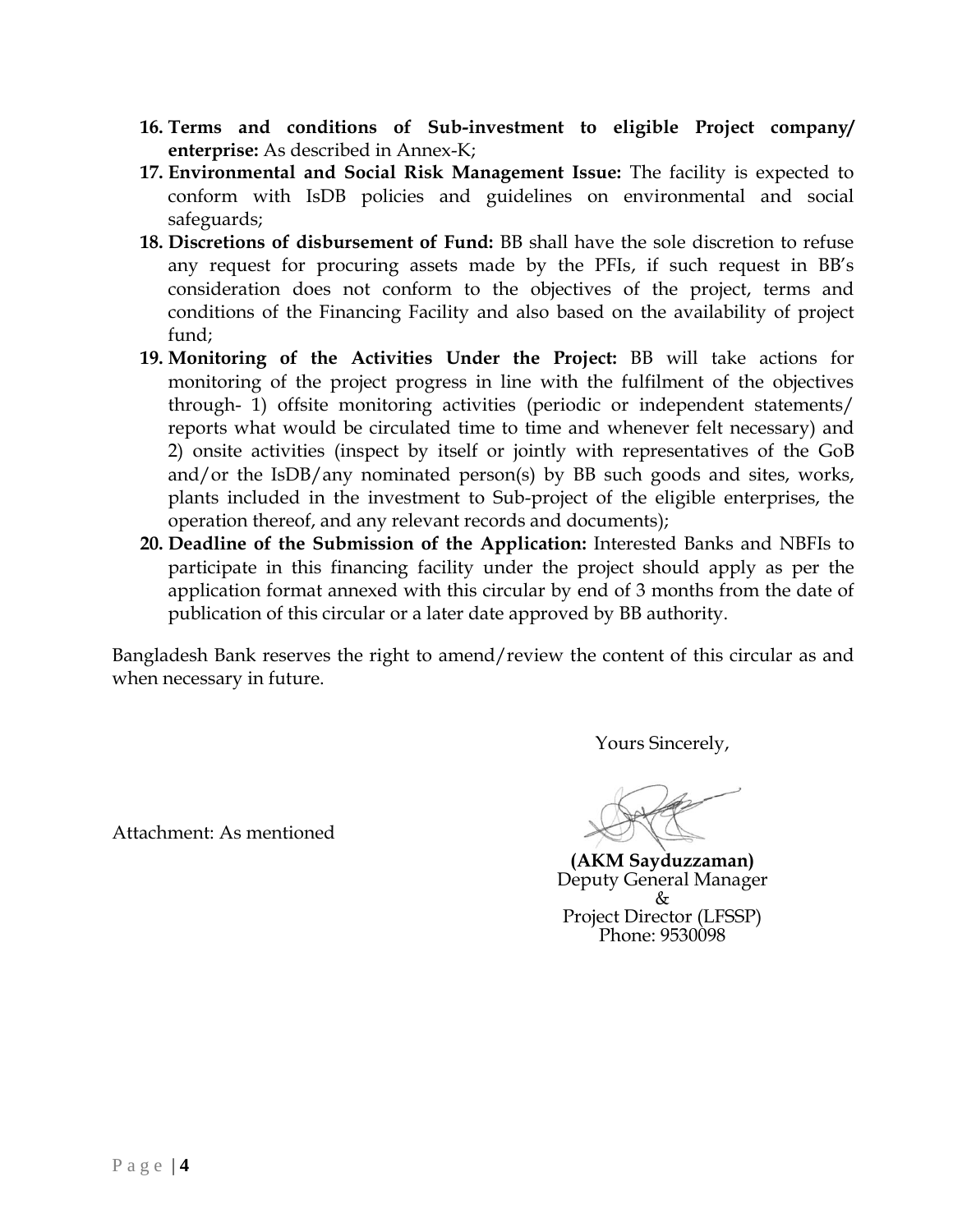## **Annex- A**

## **ELIGIBILITY CRITERIA OF PARTICIPATING FINANCIAL INSTITUTIONS**

In order to be eligible for financing with proceeds of the project (LFSSP), a PFI must comply with the following criteria:

|               | Criterion                          | Requirements                                                                                                                                                                                                                                                                      |
|---------------|------------------------------------|-----------------------------------------------------------------------------------------------------------------------------------------------------------------------------------------------------------------------------------------------------------------------------------|
| $\mathbf{i}$  | Legality                           | Duly licensed from Bangladesh Bank.                                                                                                                                                                                                                                               |
| $\mathbf{ii}$ | Shariah Compliant                  | Must be an Islamic Shariah compliant Bank or Non-<br>Bank Financial Institution (NBFI) or conventional<br>Banks/NBFI<br>having<br>Islamic<br>banking<br>branches/window.                                                                                                          |
| iii           | Operational<br>Experience          | Minimum 03 (Three) years of successful operational<br>an Islamic Shariah compliant<br>experiences as<br>bank/institute or its branches/windows with audited<br>records.                                                                                                           |
| iv            | Capital Adequacy                   |                                                                                                                                                                                                                                                                                   |
|               | (a) Minimum capital<br>requirement | Compliant with the minimum capital requirement for<br>banks and non-bank financial institutions<br>as<br>stipulated by Bangladesh Bank and also compliant<br>with minimum Cash Reserve Ratio (CRR) & Statutory<br>Liquidity Ratio (SLR).                                          |
|               | (b) Capital Adequacy               | Compliant with the minimum risk weighted capital                                                                                                                                                                                                                                  |
|               | Ratio                              | adequacy ratio as stipulated by Bangladesh Bank.                                                                                                                                                                                                                                  |
| V             | Profitability                      | Running profitably for the last 02 (two) accounting<br>years.                                                                                                                                                                                                                     |
| vi            | Non-Performing<br>Financing (NPF)  | Not exceeding 10% (ten percent) for the last accounting<br>year.                                                                                                                                                                                                                  |
| vii           | <b>CAMELS</b> rating:              | Minimum "Satisfactory".                                                                                                                                                                                                                                                           |
| viii          | Other compliant<br>issues          | Must maintain the proper compliance of-<br>Guidelines for Islamic Banking;<br>Prudential Regulations for Banks;<br>$\bullet$<br>Prudential Regulations<br>for<br>Financial<br>$\bullet$<br>Institutions;<br>Single borrower exposure limit and<br>Other regulations issued by BB. |
| viii          | Transparency                       | Submission and/or disclosure of annual reports<br>/financial statements/ green banking initiatives/<br>activities to the respective authority and publishing/<br>updating them in the official websites in a timely<br>manner.                                                    |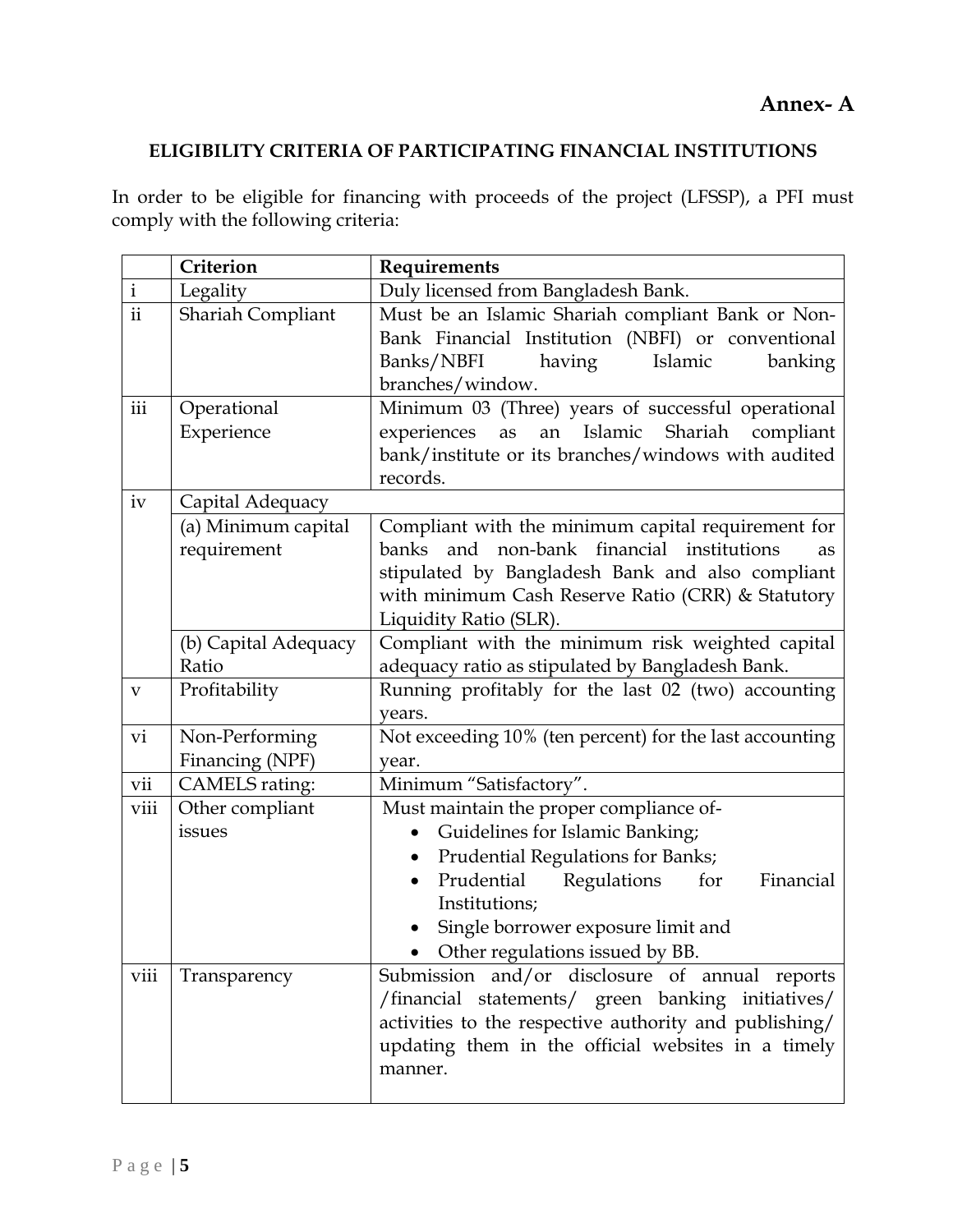| ix           | AML requirements        | PFIs undertaking:                                         |
|--------------|-------------------------|-----------------------------------------------------------|
|              |                         | - to implement "Know Your Customer" procedures            |
|              |                         | that fully comply with BFIU guidelines and the            |
|              |                         | recommendations of the FATF                               |
|              |                         | - not to finance any customers through this Project       |
|              |                         | who are on the sanction lists of Bangladesh Bank,         |
|              |                         | United Nation and the Organization of Islamic             |
|              |                         | Cooperation in connection with fraud, embargoes           |
|              |                         | or fight against terrorism.                               |
| $\mathbf{x}$ | Corporate               | A framework of policies, procedures and workflows         |
|              | Governance              | effective internal<br>establish<br>control<br>that<br>and |
|              |                         | accountability in all phases of management operations     |
|              |                         | is to be existed to control and manage business risks     |
|              |                         | and corruption.                                           |
| xi           | <b>Risk Management</b>  | Core risk management guidelines and frameworks            |
|              |                         | stipulated by Bangladesh Bank are to be implemented       |
|              |                         | for capacity building of risk assessment and adoption     |
|              |                         | of adequate procedures.                                   |
| xii          | <b>Banking</b><br>Green | A green banking policy and strategy (approved by the      |
|              | Guidelines              | banks/non-bank financial institutions' Board of           |
|              |                         | Directors) in line with the ESRM guidelines issued by     |
|              |                         | Bangladesh Bank is to be formulated and adopted.          |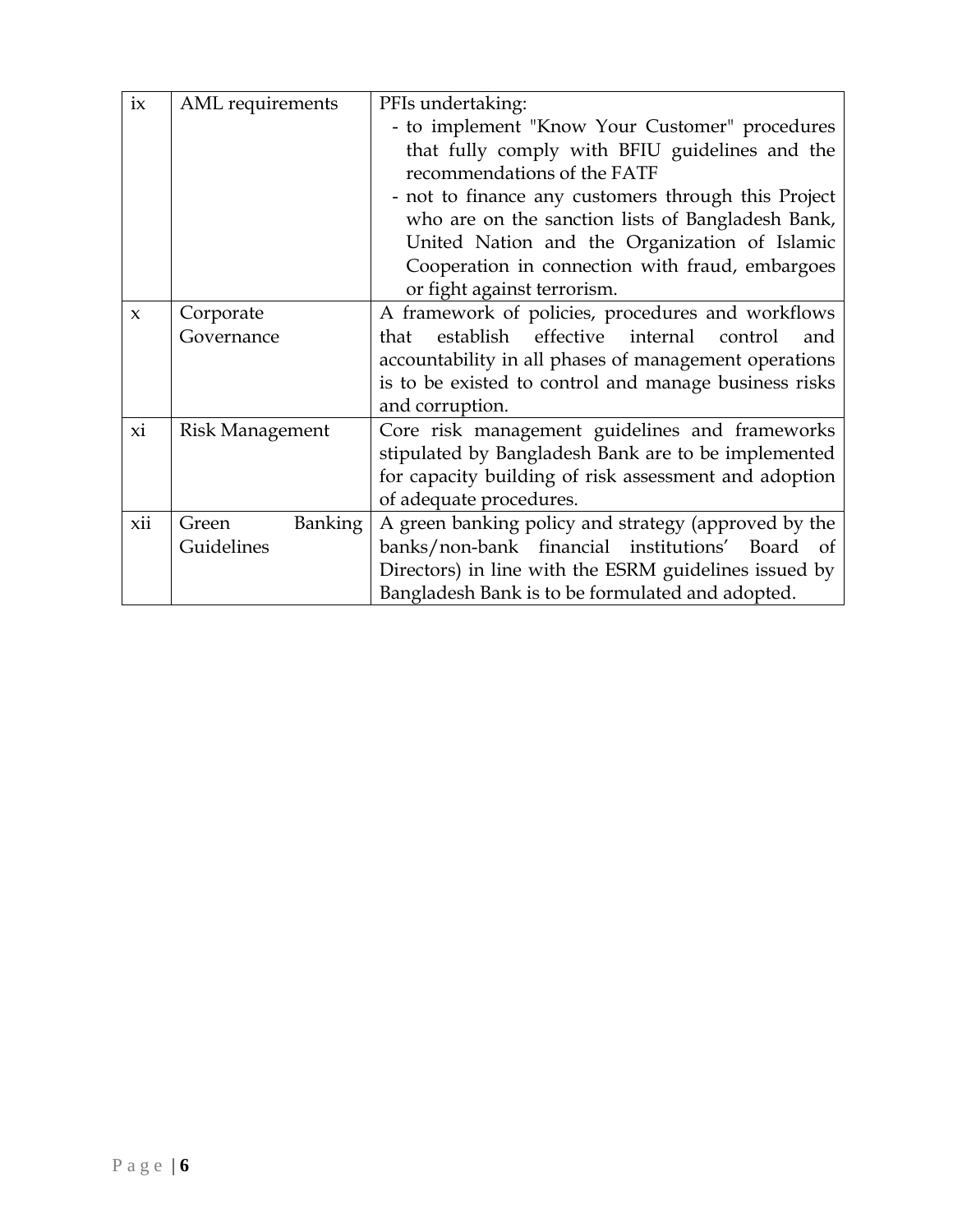**Annex -B**

#### **SAMPLE OF LETTER OF INTENT TO BECOME A PFI**

Project Director Line of Finance to Support SMEs Project under the IsDB SPRP for Covid-19, Restore Track (LFSSP) SME & Special Programmes Department Bangladesh Bank, Head Office, Dhaka-1000.

## **Subject: Letter of Intent to become Participating Financial Institutions under Line of Finance to Support SMEs Project under the IsDB SPRP for Covid-19, Restore Track (LFSSP), BGD-1074.**

Dear Sir,

With reference to the SMESPD Circular no....../2021 dated .................. 2021, we intend to express our interest in participating the project. We attach the documents as required for your kind consideration.

We, therefore, request you to consider our application and allow us to work with you for the development of CMSME sector in Bangladesh through our active participation in the project.

Thanking you

Truly yours,

(.......................................... ) CEO/MD Bank/FI Name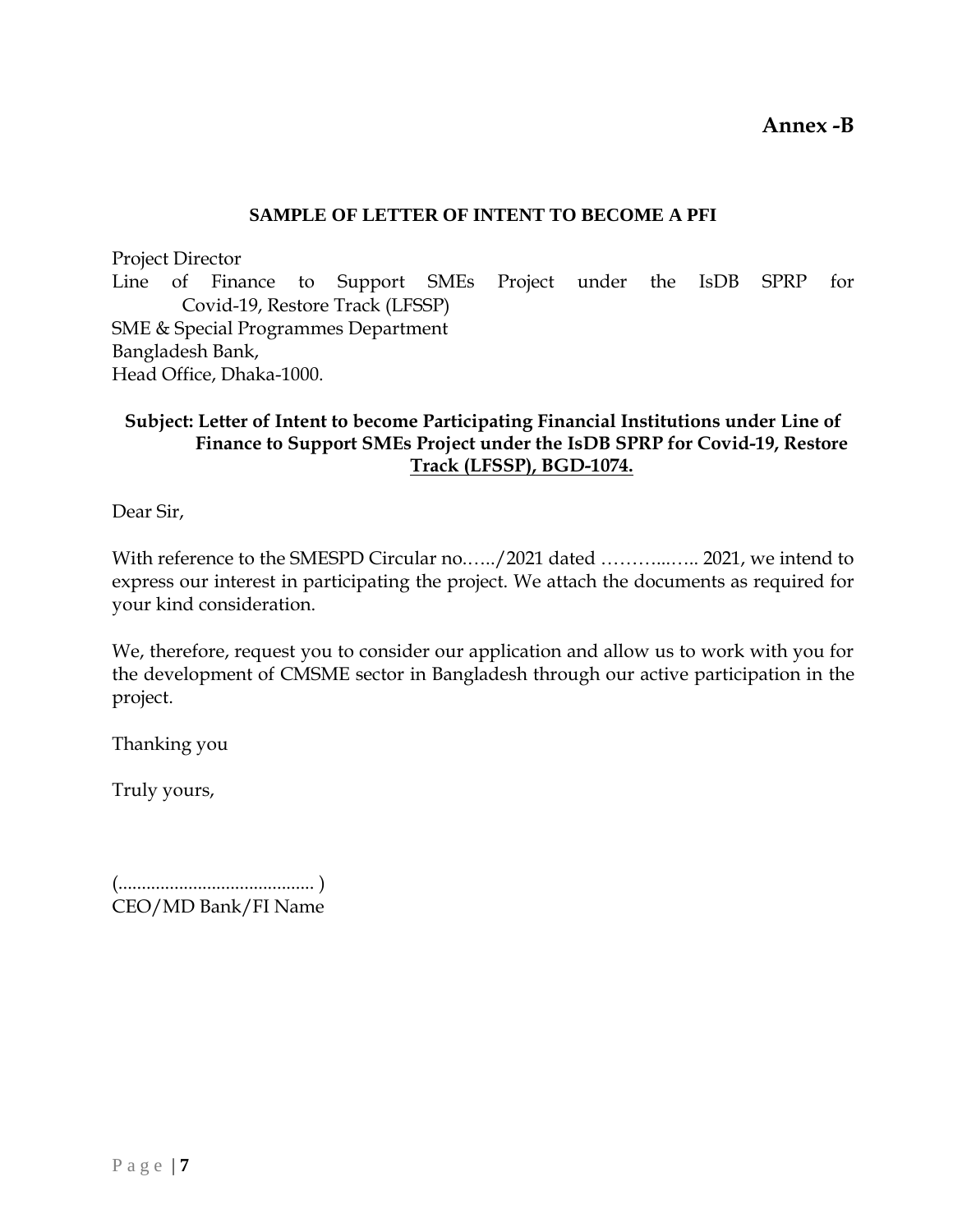$\overline{\phantom{a}}$ 

# Financial Statements

Attachment to Accreditation Assessment Form

(Name of Financial Institution: ....................................................................................)

| Items                                                                | Year       | <b>Shares</b> | Growth                     | Year                     | <b>Shares</b> | Growth                | Year           | <b>Shares</b>            |                | Growth Avg. Growth |
|----------------------------------------------------------------------|------------|---------------|----------------------------|--------------------------|---------------|-----------------------|----------------|--------------------------|----------------|--------------------|
|                                                                      | $-$        | (% )          | (% )                       | $-$                      | (% )          | (% )                  | $-$            | (% )                     | (% )           | (% )               |
|                                                                      |            |               | <b>Balance Sheet</b>       |                          |               |                       |                |                          |                |                    |
| Cash and cash equiv.                                                 | $-$        | $-$           |                            | $\overline{\phantom{m}}$ | $-$           | $-$                   | $-$            | $-$                      | $-$            | $-$                |
| Short-term liquid assets                                             | $-$        | $-$           | $-$                        | $-$                      | $-$           | $-$                   | $-1$           | $-$                      | $-$            | $-$                |
| Financing/investment (net)                                           | $-$        | $-1$          | $-$                        | $-$                      | $-1$          | $-1$                  | $-1$           | $-1$                     | $-1$           | $-$                |
| Other assets                                                         | $-$        | $=$ $-$       | $-$                        | $-$                      | $-$           | $-$                   | $-$            | $-$                      | $-$            | $-$                |
| <b>Total assets</b>                                                  | $-$        | $-$           | $-$                        | $-$                      | $-$           | $-$                   | $-$            | $-$                      | $-$            | $-$                |
| Deposits from customers                                              | $-$        | --            | $-$                        | $-$                      | $-$           | $-$                   | --             | $-$                      | --             | $-$                |
| Interbank funding/liabilities                                        | $-$        | $-1$          | $-$                        | $-$                      | $-$           | $-$                   | $\overline{a}$ | $-$                      | $\overline{a}$ | $-$                |
| Other liabilities                                                    | $-$        | $-$           | $-$                        | $-$                      | $-1$          | $-$                   | --             | $-1$                     | $-1$           | $-$                |
| <b>Total liabilities</b>                                             | $-$        | $-$           | $-$                        | $-$                      | $-$           | $-$                   | --             | $-$                      | $-$            | $-$                |
| Share capital                                                        | $-$        | $- -$         | $-$                        | $-$                      | $-$           | $-$                   | --             | $-$                      | --             | $-$                |
| Reserves                                                             | $-$        | $-1$          | $-$                        | $-$                      | $-1$          | $-$                   | $-$            | $-1$                     | $-$            | $-$                |
| Retained earnings                                                    | $-$        | $-1$          | $-$                        |                          | $-1$          | $-1$                  | $-1$           | $-1$                     | $-1$           | $-$                |
| <b>Total equity</b>                                                  | $-$        | $=$ $-$       | $-$                        | $-$                      | $-$           | $-$                   | $-$            | $-$                      | --             | $-$                |
| Total liability & equity                                             | $-$        | $=$ $-$       |                            |                          | $-$           | $-$                   | $-$            | $-$                      |                | $-$                |
|                                                                      |            |               | <b>Income Statement</b>    |                          |               |                       |                |                          |                |                    |
| i. Net<br>financing<br>and<br>investment<br>income*                  | $-$        | $-1$          |                            |                          |               |                       | --             |                          | --             |                    |
| ii. Fees, commission and other income                                | $-\,-$     | $-$           | $-$                        | $-$                      | $-$           | $-$                   | $-$            | $-$                      | $-$            | --                 |
| Gross income $(i + ii)$                                              | $-$        |               | $-$                        | $-$                      | $-1$          | $\overline{a}$        | $\overline{a}$ | $-1$                     | $-$            | $-$                |
|                                                                      |            |               | <b>Operating expenses:</b> |                          |               |                       |                |                          |                |                    |
| Non-financing<br>and<br>investment<br>expenses:                      | $-$        | $-$           | $-$                        | $-$                      | $-1$          | $-$                   | $-$            | $-$                      | $-$            | $-$                |
| Personal expenses (administration and<br>General expenses):          | $-$        | $-$           | $-$                        | $-$                      | $-$           | $-$                   | --             | $-$                      | --             | $-$                |
| Other expenses:                                                      | $-$        | $-$           | $-$                        | $-$                      | $-$           | $-$                   | $-$            | $-$                      | $-$            | $-$                |
| Provisions:                                                          | $-$        | $ -$          | $-$                        | --                       | $-$           | $-$                   | --             | $-$                      | --             | $- -$              |
| <b>Net Income before</b><br>extraordinary<br>items, taxes and zakat= | $-$        | --            | $-$                        | $-$                      | $-1$          | $-1$                  | --             | $-$                      | $-$            | --                 |
| Net Income<br>extraordinary<br>(after<br>items, taxes and zakat      | $-$        | --            | $-$                        | $-$                      | $-$           | $-$                   | --             | $-$                      | --             | --                 |
|                                                                      |            |               | <b>Operational Ratios</b>  |                          |               |                       |                |                          |                |                    |
| Capital adequacy (>10%)                                              | $-$        | $-$           | $-$                        | $-$                      | $-$           | $\overline{a}$        | $\overline{a}$ | $-1$                     | $-$            | $-$                |
| Liquidity (liquid assets/total assets)                               | $-$        | $-1$          | $-$                        | $-$                      | $-$           | $-$                   | $-$            | $-$                      | $-$            | $-$                |
| Single borrower exp. (<20%)                                          | $-$        | $-1$          | $-$                        | $-$                      | $-$           | $-$                   | $-1$           | $-$                      | $-$            | $-$                |
|                                                                      | $-$        | $-$           | $-$                        | $-$                      | $-$           | $-$                   | $-$            | $-$                      | $-$            | $-$                |
| Net foreign exchange position to capital<br>$(<\!\!40\%)$            | $-$        | $=$ $-$       | $\overline{a}$             | $-$                      | $-$           | $-$                   | $-$            | $-$                      | $-$            | $-$                |
| Financing/investments to deposit                                     | $-$        | $-1$          | $-$                        | $-$                      | $-$           | $-$                   | $-$            | $-$                      | $-$            | $-$                |
| <b>NPL</b>                                                           | $-$        | $-$           | $\overline{a}$             | $-$                      | $-$           | $\overline{a}$        | $-$            | $\overline{\phantom{a}}$ | $-$            | $-$                |
| RoE                                                                  | $-$<br>$-$ | --<br>$-$     | $-$<br>$-$                 | $-$<br>$-$               | $-1$<br>$-$   | $-$<br>$\overline{a}$ | $-1$<br>--     | $-1$<br>$-$              | $-$<br>$-$     | $-$<br>$-$         |
| RoA                                                                  |            |               |                            |                          |               |                       |                |                          |                |                    |

*\*Gross financing and Investment income less- i) Share of income attributable to on-balance sheet profit sharing investment accounts, ii) Share of income taken as profit equalisation reserve (PER), iii) provisions for accrued income on nonperforming assets.*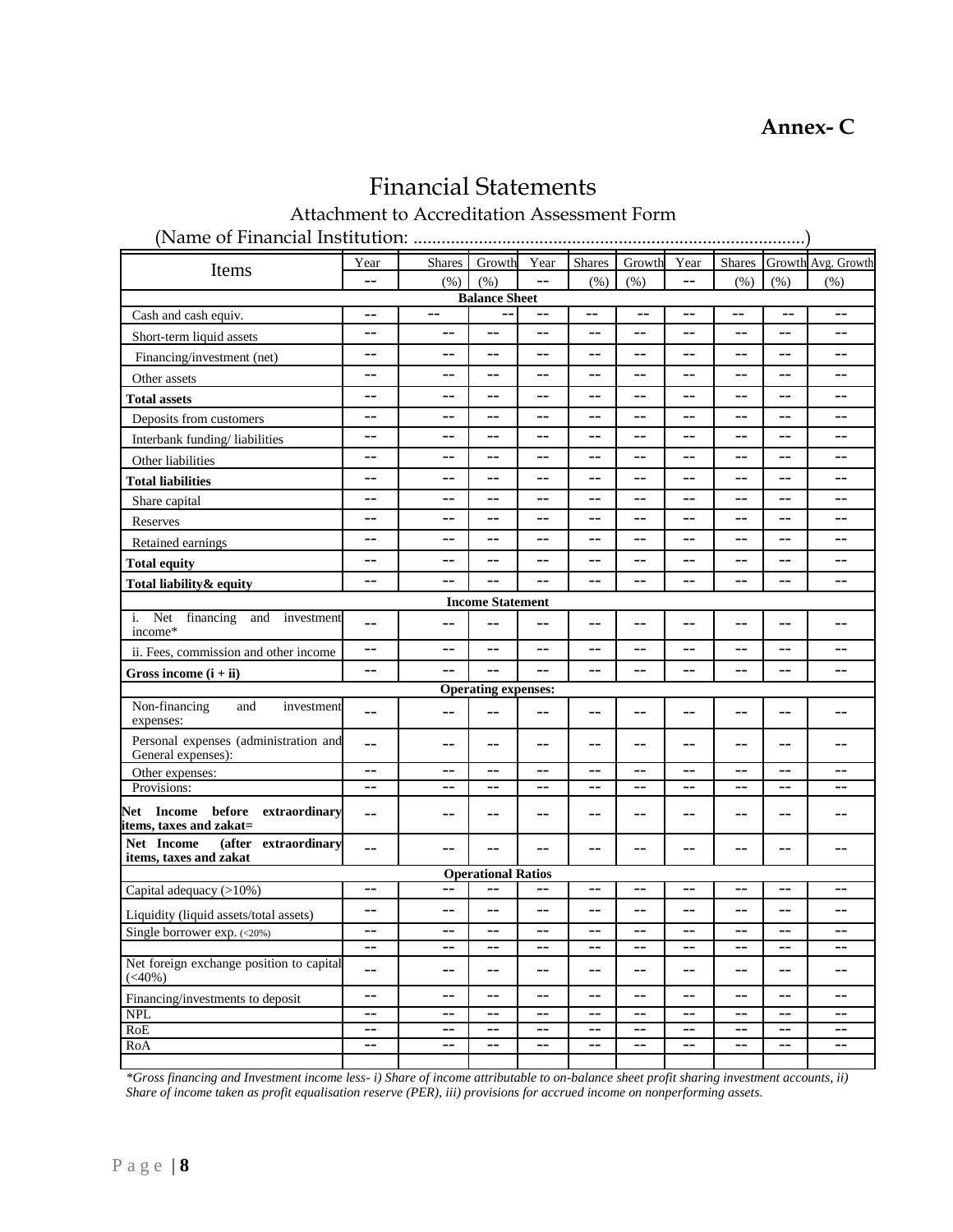**Annex-D**

## **SECONDARY MASTER FACILITY AGREEMENT**

#### UNDER

## LINE OF FINANCE TO SUPPORT SMEs PROJECT UNDER THE IsDB SPRP FOR COVID-19, RESTORE TRACK (BGD-1074)

BETWEEN

## **BANGLADESH BANK**

#### AND

## **NAME OF THE BANK AND NON-BANK FINANCIAL INSTITUTION**

Dated \_\_\_\_\_/\_\_\_\_\_/2022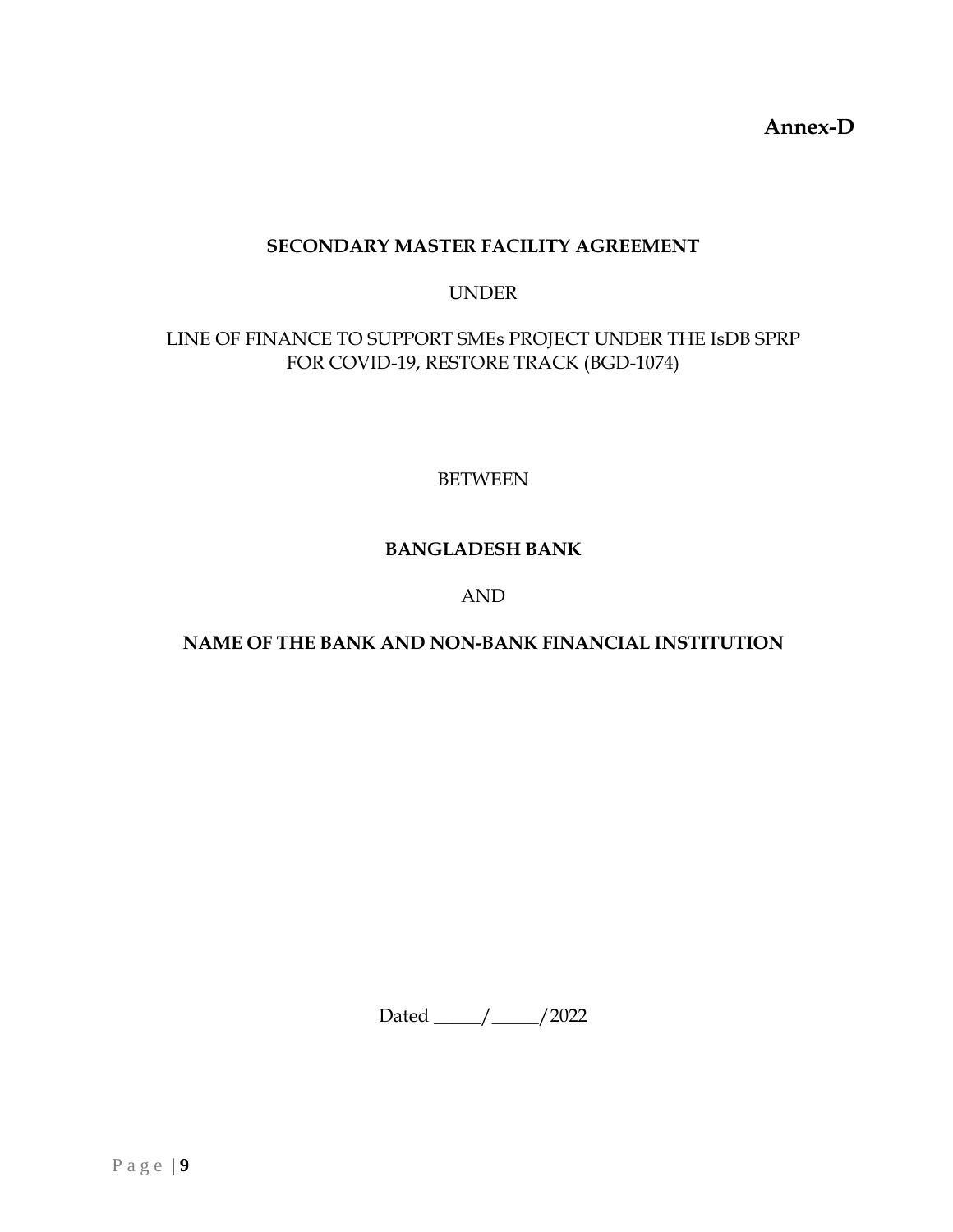## **MASTER FACILITY AGREEMENT**

This Master Facility Agreement (the "Agreement") is entered into on \_\_\_/\_\_\_/2022

#### BETWEEN

The Bangladesh Bank established by the Bangladesh Bank Order, 1972 (P.O. No. 127 of 1972), having its head office at Motijheel Commercial Area, Dhaka (hereinafter called "**FIRST PARTY**").

#### AND

Name of PFI duly established under Bank Company Act, 1991/Financial Institutions Act, 1993 and Guidelines for Conducting Islamic Banking, 2009 and carrying on its business under BB's license No. ……….dated.............................having its head office, at, Dhaka (hereinafter called "**SECOND PARTY**" or "**PARTICIPATING FINANCIAL INSTITUTION**").

The both are hereinafter referred to as the "Parties".

#### WHEREAS,

- (A) The Government of Bangladesh has already committed different stimulus package to support the Cottage, Micro, Small and Medium enterprises to address the effects of pandemic which includes providing working capitals for the affected industries, services through the banking sector, so that, intending enterprise can avail sufficient fund in this difficult time to recover from crisis;
- (B) The IsDB Board of Executive Directors approved, in its 335th meeting, the IsDB Group Strategic Preparedness and Response Program for COVID-19 pandemic which aims to support its Member Countries efforts in preventing, containing, mitigating and recovering from the impact of the COVID-19 pandemic;
- (C) The GoB has, in response to the COVID-19 pandemic, requested from IsDB to finance specific assets associated with the efforts to respond to the impact on the COVID-19 pandemic;
- (D) IsDB approved and agreed on the basis, inter alia, on the foregoing, to procure the Project assets for an amount not exceeding Forty-Seven million United States Dollar (\$ 47,000,000.00) to GoB under the "Line of Finance to Support SMEs Project under the IsDB's SPRP for Covid-19, Restore Track (BGD-1074)" hereinafter referred to as "The Project" implemented by First Party through its.........Circular.........................................................dated ..............to finance to SECOND PARTY for procuring assets as described in this Contract to SME sector;
- (E) Bangladesh Bank has been designated as "Executing Agency" with the responsibility to administer the Project on behalf of GoB under the Agency Agreement dated June 24, 2021;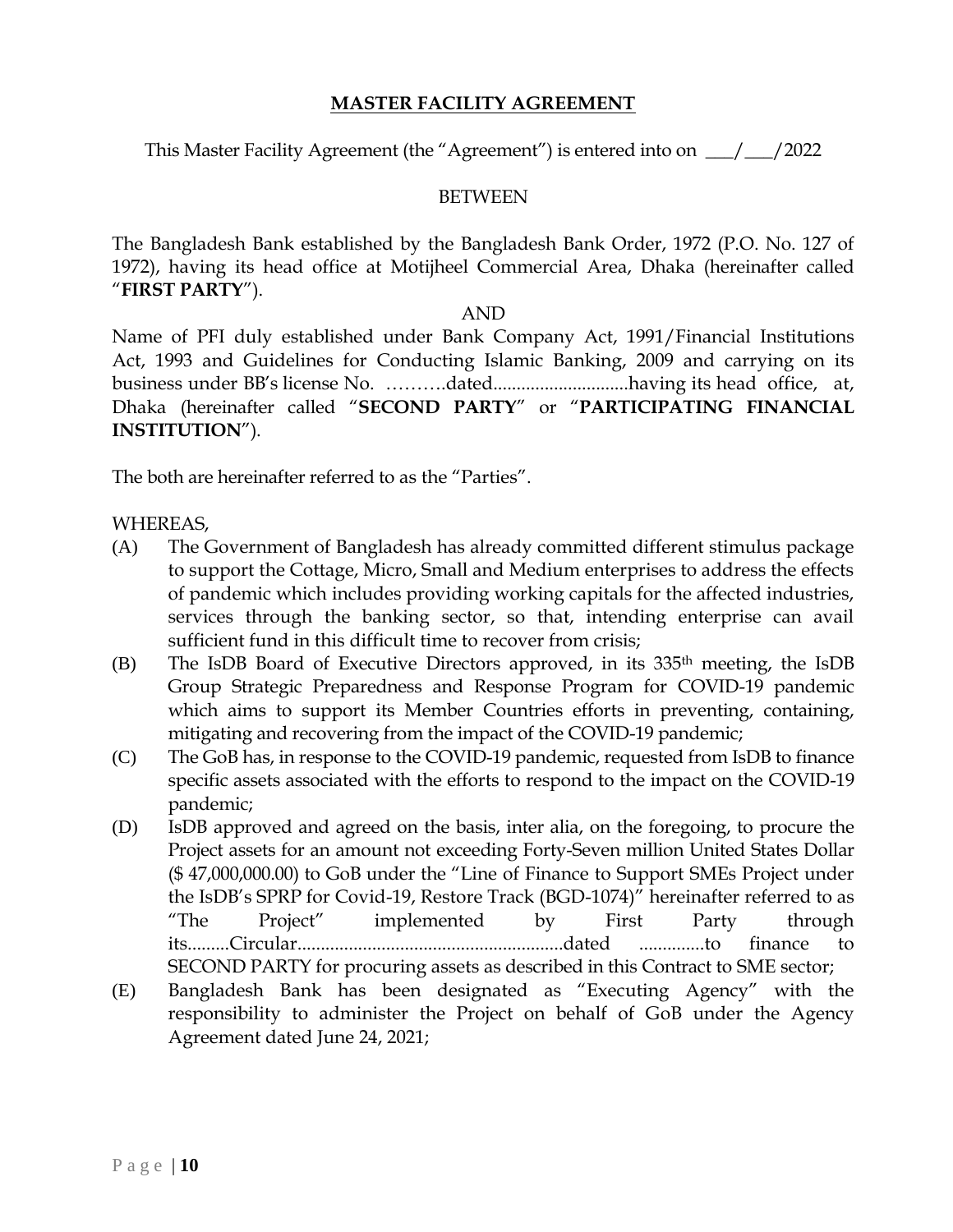- (F) It is requested to enter into a Secondary Master Facility Agreement between FIRST PARTY and the Islamic Shariah compliant Commercial banks/Non-Bank Financial Institutions (NBFI) and also conventional banks/NBFI those having Islamic branches/window (hereinafter called the "PFIs") interested to avail this financing facility out of IsDB's fund;
- (G) The SECOND PARTY fulfils the eligibility criteria as set forth in clause of........ Circular....................................................................., dated .................. is willing to avail the above mentioned financial facility on terms and conditions described in the said Circular;
- (H) SECOND PARTY has requested the Bank to participate in the financing of certain Asset as described in **Schedule-I** to this Contract;
- (I) The eligible Financing amount will be made available to SECOND PARTY on "first come first served" basis and subject to the availability of the eligible fund. First Party shall reserve the right to meet the request for eligible amount of PFIs in part or in full as considered appropriate by FIRST PARTY;
- (J) The purpose of this agreement is to set out the Parties' common understanding with regards to the implementation of the Project.

NOW THEREFORE the Parties agree as follows:

## **ARTICLE I – DEFINITION**

Unless the context otherwise requires, the terms used in the preamble to this Agreement have the respective meaning therein set forth and the following additional terms have the following meaning:

| 1.1 Banks              | Any banking company operating in Bangladesh having<br>license from Bangladesh Bank; |
|------------------------|-------------------------------------------------------------------------------------|
| 1.2 Eligible           | The SMEs which are suitable to invest by the PFIs                                   |
| enterprises            | according to the Circular no                                                        |
|                        |                                                                                     |
| 1.3 Eligible Financing | The amount which is eligible to disburse to the PFI                                 |
| Amount                 | according to the circular issued under the project;                                 |
| 1.4 Mark up            | The profit which would be imposed on the disbursed                                  |
|                        | amount to the PFIs at a rate subject to the concerned                               |
|                        |                                                                                     |
|                        | dated                                                                               |
| 1.5 PFIs               | Participating Financial Institutions, Islamic Shariah                               |
|                        | compliant Commercial banks/Non-Bank Financial                                       |
|                        | Institutions (NBFI) and also conventional banks/NBFI                                |
|                        | those having Islamic branches/window participating                                  |
|                        | under the project;                                                                  |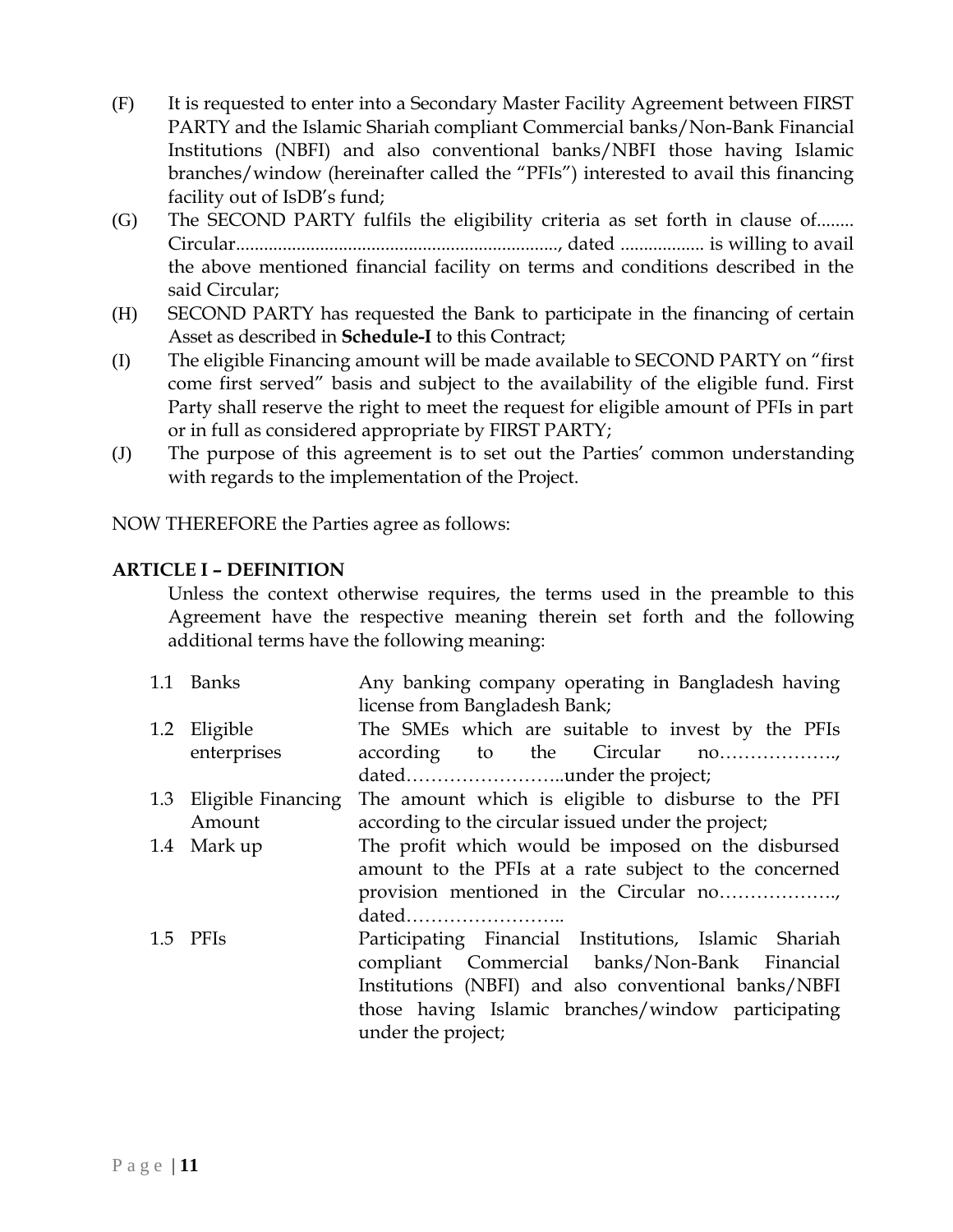- 1.6 Project Assets The assets (Fixed assets, equipment machinery and working capital limited to raw materials and other tangible assets) comprising the Project or any part thereof as more particularly described in the Circular no........., dated............;
- 1.7 Sub-Project An investment project of the eligible enterprise where the PFI intend to invest.

## **ARTICLE II – THE FINANCING FACILITY**

- 2.1 **Purpose**: the purpose of this Contract is to make available to SECOND PARTY the eligible Financing Amount for the acquisition of the Assets;
- 2.2 **Promise to purchase**: SECOND PARTY acknowledges that the provision of the financing amount by the FIRST PARTY is subject to SECOND PARTY undertaking to purchase the Assets from the FIRST PARTY, "as is" and "where is", upon delivery of the Asset. Accordingly, SECOND PARTY hereby undertakes to the FIRST PARTY that it shall purchase the Asset from the FIRST PARTY. SECOND PARTY also undertakes to indemnify the FIRST PARTY against any costs, expenses, damages or losses suffered by the FIRST PARTY in relying upon this provision in circumstances where SECOND PARTY is in default of its obligations thereto;
- 2.3 **Terms and Conditions:** The FIRST PARTY fixes the terms and conditions of the facility through its circular no.........................................................................., dated.........................

## **ARTICLE III- COMMITMENT TO THE OBJECTIVE OF THE PROJECT:**

The SECOND PARTY declares its commitment to the objective of the Project executed by the FIRST PARTY through ........Circular..............and to this end, carries out its activities for procuring assets with due diligence and efficiency.

## **ARTICLE IV- TRANSFER OF ASSET:**

- 4.1 The FIRST PARTY shall authorize the SECOND PARTY as its agent to procure the Assets pursuant to the Agency Agreement in the form provided in Schedule-IV.
- 4.2 The FIRST PARTY shall transfer the ownership of the Asset to the SECOND PARTY on the date on which the SECOND PARTY countersigns (acceptance) the Murabaha Sale Contract in the form provided in Schedule-II. Henceforward possession of the Asset by the SECOND PARTY shall be deemed to be possession in its capacity as owner thereof and shall bear, from that date, the risk of damage, loss or destruction.
- 4.3 On the Murabaha Sale Contract Acceptance Date, the FIRST PARTY and the SECOND PARTY shall be deemed to have concluded a Sale Agreement (constituted by the Sale Offer from FIRST PARTY and Sale Acceptance by SECOND PARTY) in the form provided in Schedule-II.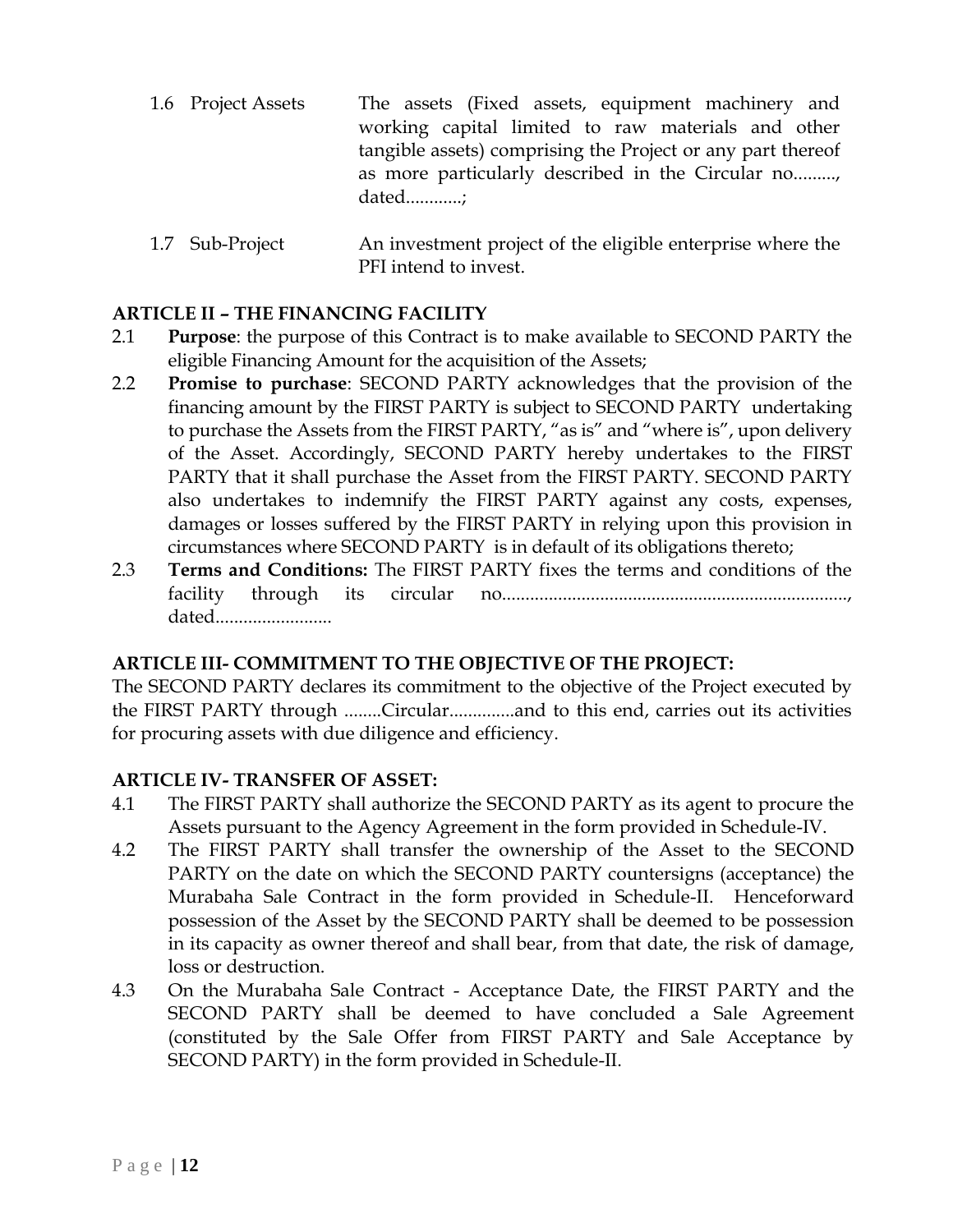- 4.4 If the SECOND PARTY fails to notify the FIRST PARTY of its rejection of the Murabaha Sale Contract - Offer within 07 business days from the date of receiving the Sale Offer (the "Contemplated Sale Acceptance Date"), the SECOND PARTY will be deemed to have accepted the Sale Offer, and a Murabaha Sale Contract shall be deemed to have been concluded between the FIRST PARTY and the SECOND PARTY on the Contemplated Sale Acceptance Date.
- 4.5 The FIRST PARTY shall not have any responsibility or liability whatsoever to the SECOND PARTY or any other person or entity, with respect to any liability, loss or damage (for all assets procured by the SECOND PARTY as an agent of the FIRST PARTY):
	- (a) caused (or alleged to be caused) directly or indirectly by the Asset or by any inadequacy thereof or deficiency or defect therein or by any other circumstances in connection therewith;
	- (b) resulting from the use or operation of the Asset or any risks relating thereto;
	- (c) resulting from any interruption of service, loss of business or anticipated profit or consequential damages.

## **ARTICLE V –DISCRETION OF SANCTION**

FIRST PARTY shall have the sole discretion to refuse any request for procuring assets made by the SECOND PARTY if such request in FIRST PARTY's consideration does not conform to the objectives of the project, terms and conditions of the Financing Facility set forth in its .....Circular............................... dated.............................and also the availability of fund.

## **ARTICLE VI - RECOVERY OF SALE PRICE**

BB will realize the sale price of the project asset on maturity by debiting their current accounts (or their bank's account in case of NBFI) maintained with the Motijheel Office of BB.

## **ARTICLE VII –PUNITIVE MEASURES IN EVENT OF DEFAULT**

In case, the SECOND PARTY is found to have received the eligible amount for procuring asset under the Project on the basis of such statement and information which may subsequently be proved false or incorrect, FIRST PARTY shall have the right to impose penalty fee at the rate of the Bank Rate above the mark up on that eligible amount. In such cases, FIRST PARTY will recover the entire outstanding amount with accrued mark up by way of debiting the current account of the SECOND PARTY. The penalty fee imposed is a deterrent to default not an income to the FIRST PARTY and shall be disposed off to charitable purposes by the FIRST PARTY in line with Shariah requirements.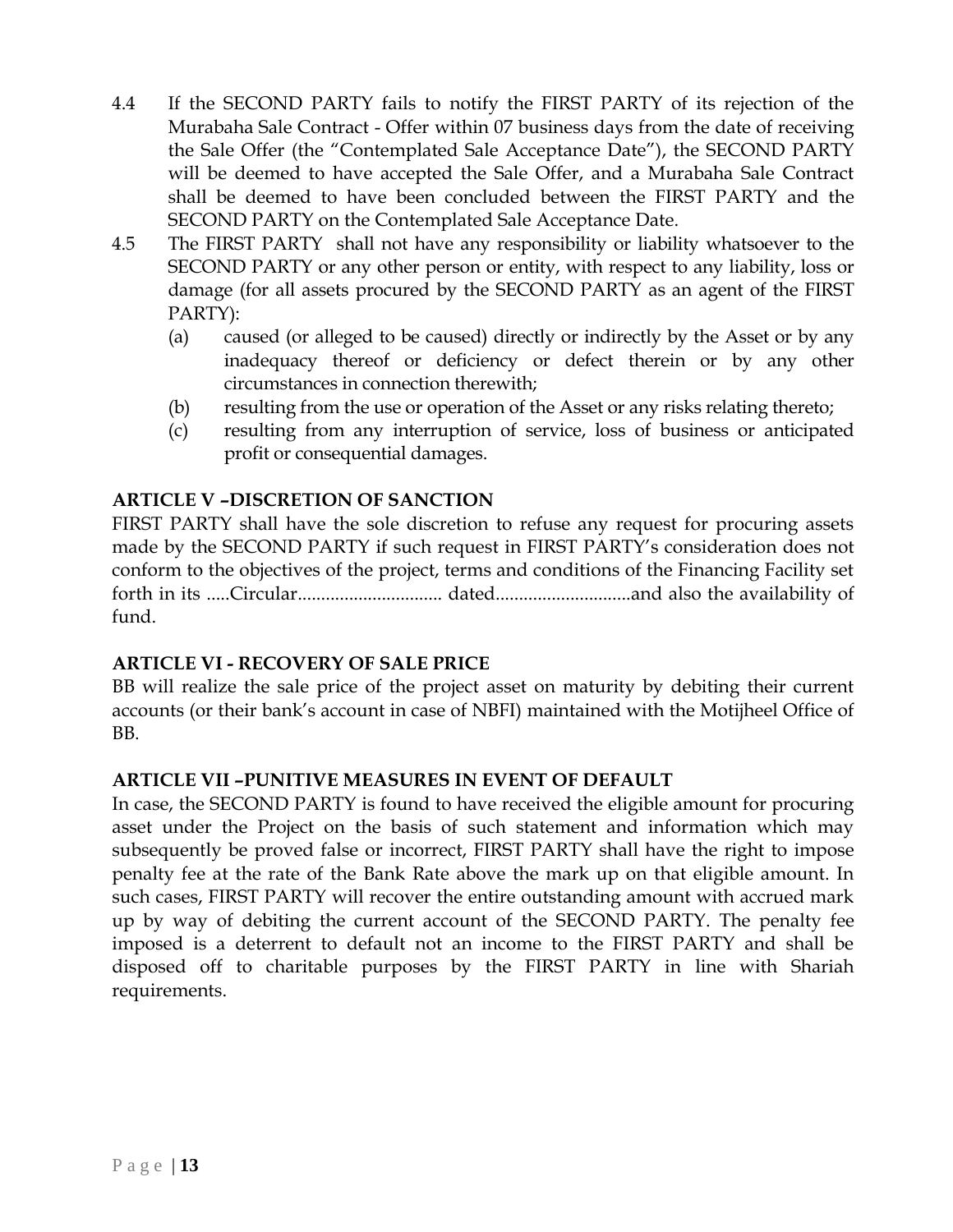## **ARTICLE VIII –MISCELLANEOUS**

- 8.1 The SECOND PARTY shall be duly established and operating under the laws of the Country and shall:
	- (a) maintain a sound financial structure, a healthy portfolio, and the organization, management, staff and other resources required for the efficient carrying out of its activities;
	- (b) conduct its operation and affairs strictly under the Guidelines of conducting Islamic banking, 2009 issued by the FIRST PARTY in accordance with sound financial principles and practices;
	- (c) maintain a Shariah based investment policy conducive to the growth and development of CMSME sector and maintain suitable procedures and adequate number of qualified staff to enable it effectively to:
		- (i) appraise the economic feasibility (including financial, technical and environmental) Sub-projects, to make finance to End-financing beneficiary in accordance with sound business with investment policy and in keeping with the principles, terms and conditions set forth in First Party's Guidelines for Conducting Islamic Banking, 2009 as well as the Circulars issued under the project;
		- (ii) supervise and monitor the activities regarding procuring project asset and proper use of it by the enterprises; and
		- (iii) undertake not to assign, amend, abrogate or waive any of its agreements with the End-financing beneficiary providing for investments or any provision thereof without the approval of the FIRST PARTY.
- 8.2 The SECOND PARTY shall comply with the obligations under this Master Facility Agreement in order to achieve the purpose of the Project including the right to:

(a) inspect by FIRST PARTY itself or jointly with representatives of the GoB and/or the IsDB, any nominated person(s) by the FIRST PARTY such goods and sites, works, plants included in the investment to Sub-project of the eligible enterprises, the operation thereof, and any relevant records and documents;

(b) obtain all such information as FIRST PARTY, GoB or IsDB shall request relating to the forgoing and to the administration, operation and financial conditions of the eligible enterprises and to the benefit to be derived from the concerned procuring the assets, including but not limited to the evidence of use of the proceeds/procurement of asset, financial statements for every accounting term;

(c) suspend or terminate the right of the eligible enterprises to the use of the proceeds of the investment of the SECOND PARTY upon failure by such enterprise to perform its obligations under its contract with the SECOND PARTY; and

(d) cause to comply with all the environmental regulations established by GoB and IsDB's guidelines for environmental and social consideration.

8.3. The SECOND PARTY shall only invest to the eligible enterprises exclusively for the purposes mentioned in the related circular(s) under the project.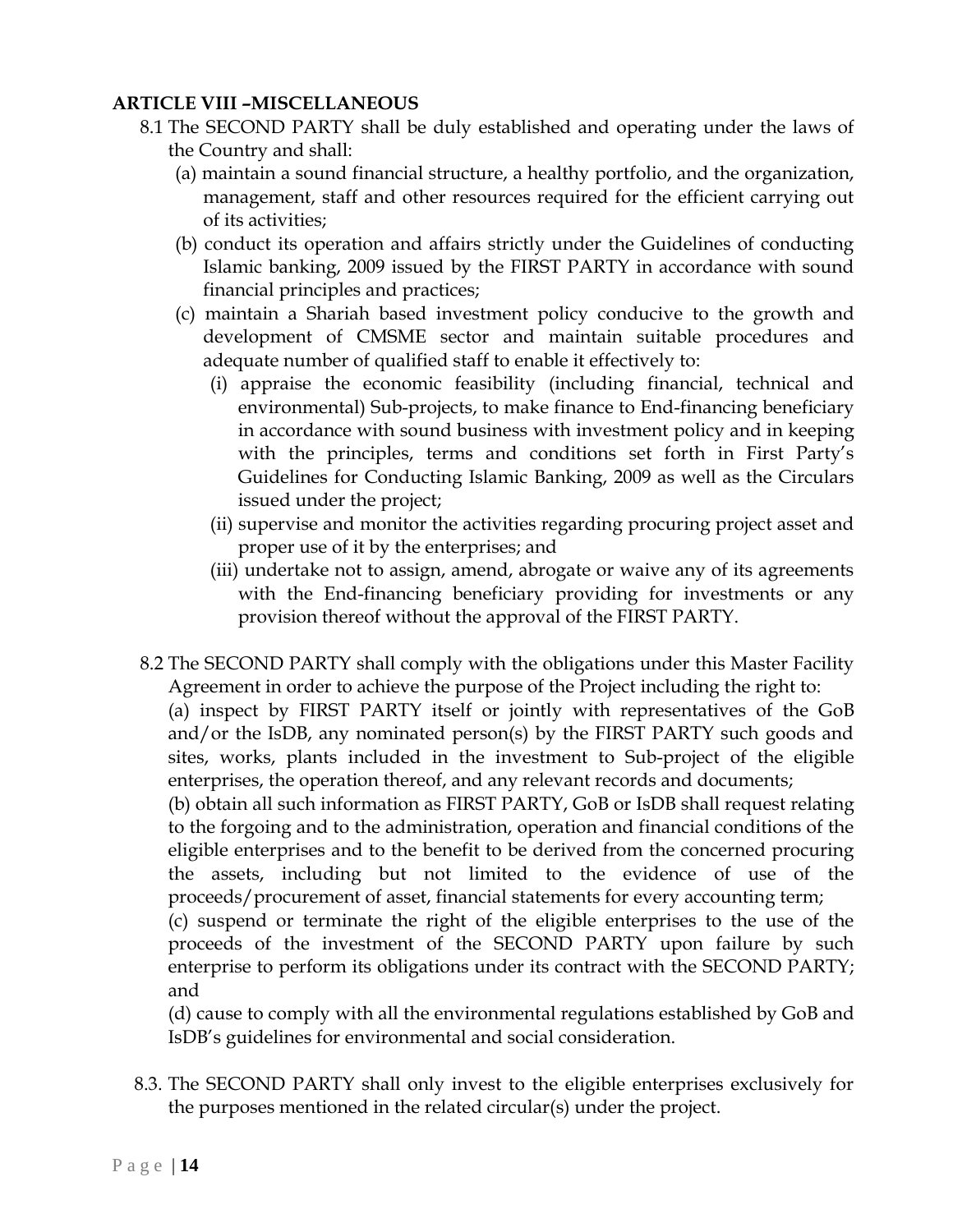## **ARTICLE IX –REPRESENTATIONS**

- 9.1 SECOND PARTY represents and warrants that:
	- 9.1.1 All governmental authorizations and actions of any kind necessary to authorize or required for the validity or enforceability of the obligations contemplated under this Agreement have been obtained or performed and are valid and subsisting in full force and effect.
	- 9.1.2 Under the laws of Bangladesh in force at the date of this Agreement, the claims of the FIRST PARTY against SECOND PARTY under this Agreement will rank at least *pari passu* with the claims of all other unsecured creditors for any indebtedness of SECOND PARTY.

## **ARTICLE X – GOVERNING LAW AND SETTLEMENT OF DISPUTES**

This Contract, including its Schedules, shall be governed by the laws of Bangladesh. Any disputes arising out of, or in connection with the present Agreement shall be finally settled through arbitration under the Arbitration Act-2001.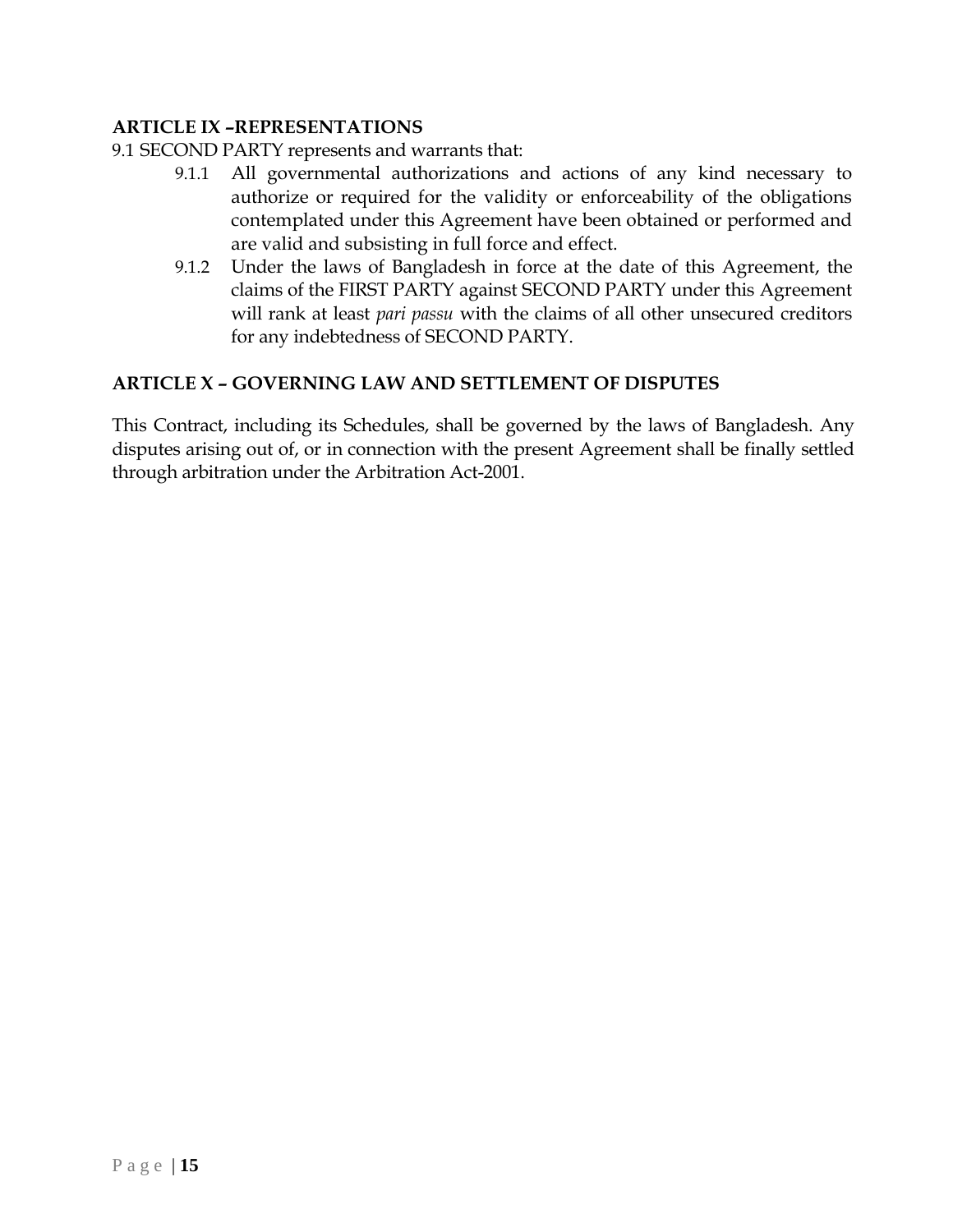## **SCHEDULE I: FORM OF ASSET DESCRIPTION**

- Asset Description:
- Asset Supplier details:
- Asset Price:
- Expected delivery Date:
- Other details: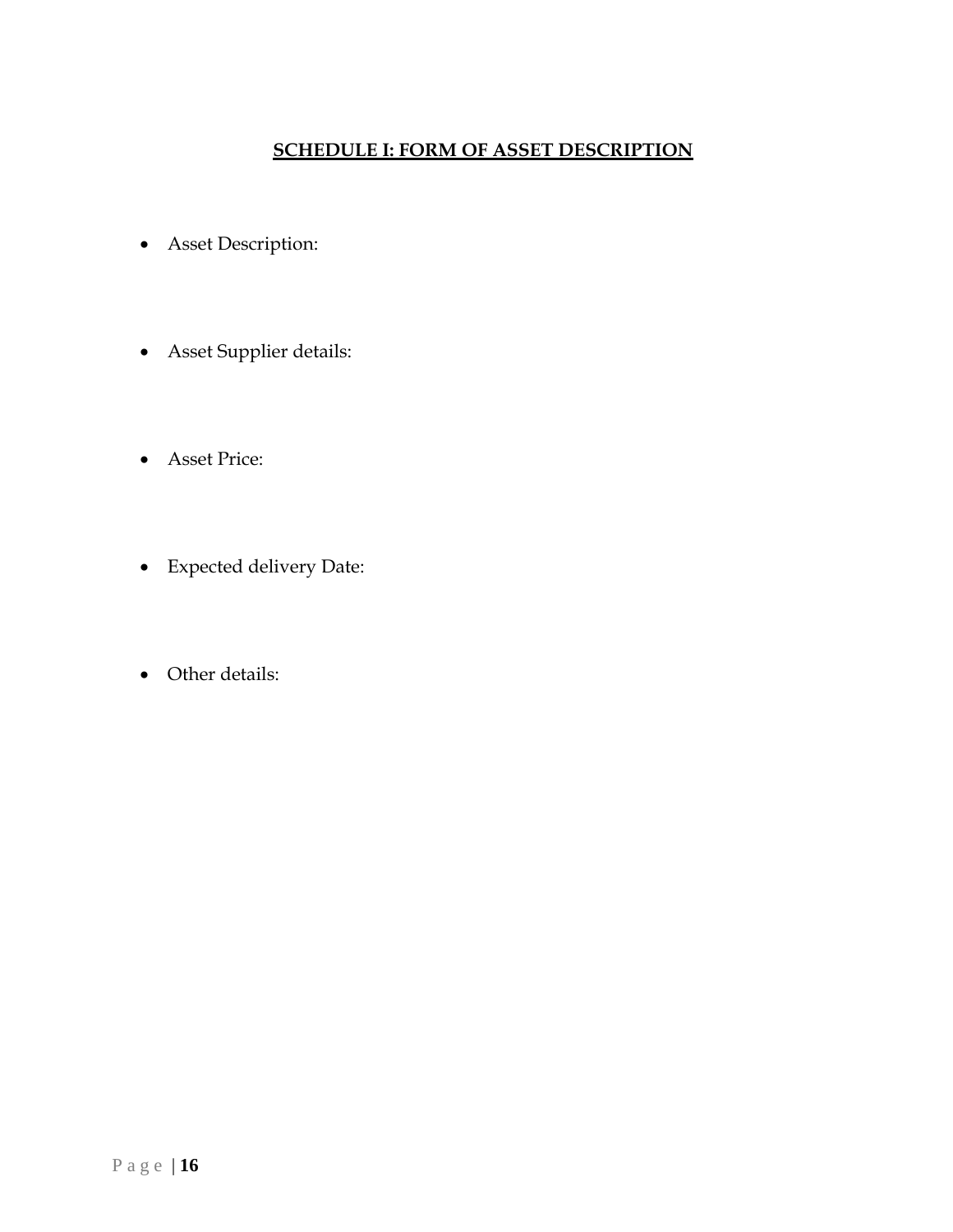## **SCHEDULE II: FORM OF MURABAHA SALE CONTRACT - OFFER**

|        | <b>From: FIRST PARTY</b> |
|--------|--------------------------|
|        | Tel: $+$                 |
|        | Fax:                     |
| Email: |                          |

**To**: SECOND PARTY  $Tel: +$ Fax:  $+$ Email: \_\_\_\_\_\_\_\_\_\_\_\_\_\_\_\_

#### **Ref: SALE OFFER RELATING TO** [*Insert Project Details – Title and Code*]

Dear Sirs,

We refer to:

- (i) The Master Facility Agreement (the "Agreement") executed between the \_\_\_\_\_\_\_\_\_\_\_\_\_\_\_ ("FIRST PARTY ") and \_\_\_\_\_\_\_\_\_\_\_\_\_\_\_("SECOND PARTY ") on  $/$  /
- (ii) The Delivery Notice certifying that the SECOND PARTY has duly taken delivery of the Asset (copy attached).

FIRST PARTY, hereby offers SECOND PARTY, to purchase from FIRST PARTY the Asset listed in the Delivery Notice. The terms of this Sale Offer are as follows:

- (a) **Sale Price**: the Sale Price is [*…………………………..*]. This amount is net of all Advance Payments.
- (b) **Payment Instalments**: you shall pay us the Sale Price in [*……………….*] Payment Instalments in accordance with the Payment Schedule attached hereto<sup>1</sup>.
- (c) **No responsibility:** from the date of the Sale Agreement (concluded in accordance with Article II of the Contract), FIRST PARTY shall not have any responsibility or liability whatsoever to you or any other person or entity, with respect to any liability, loss or damage:
	- (i) caused (or alleged to be caused) directly or indirectly by the Asset or by any inadequacy thereof or deficiency or defect therein or by any other circumstances in connection therewith; or
	- (ii) resulting from the use or operation of the Asset or any risks relating thereto; or
	- (iii) resulting from any interruption of service, loss of business or anticipated profit or consequential damages.

 $\overline{a}$ 

<sup>1.</sup> Depending on the arrangement between FIRST PARTY and SECOND PARTY, a payment schedule has to be attached.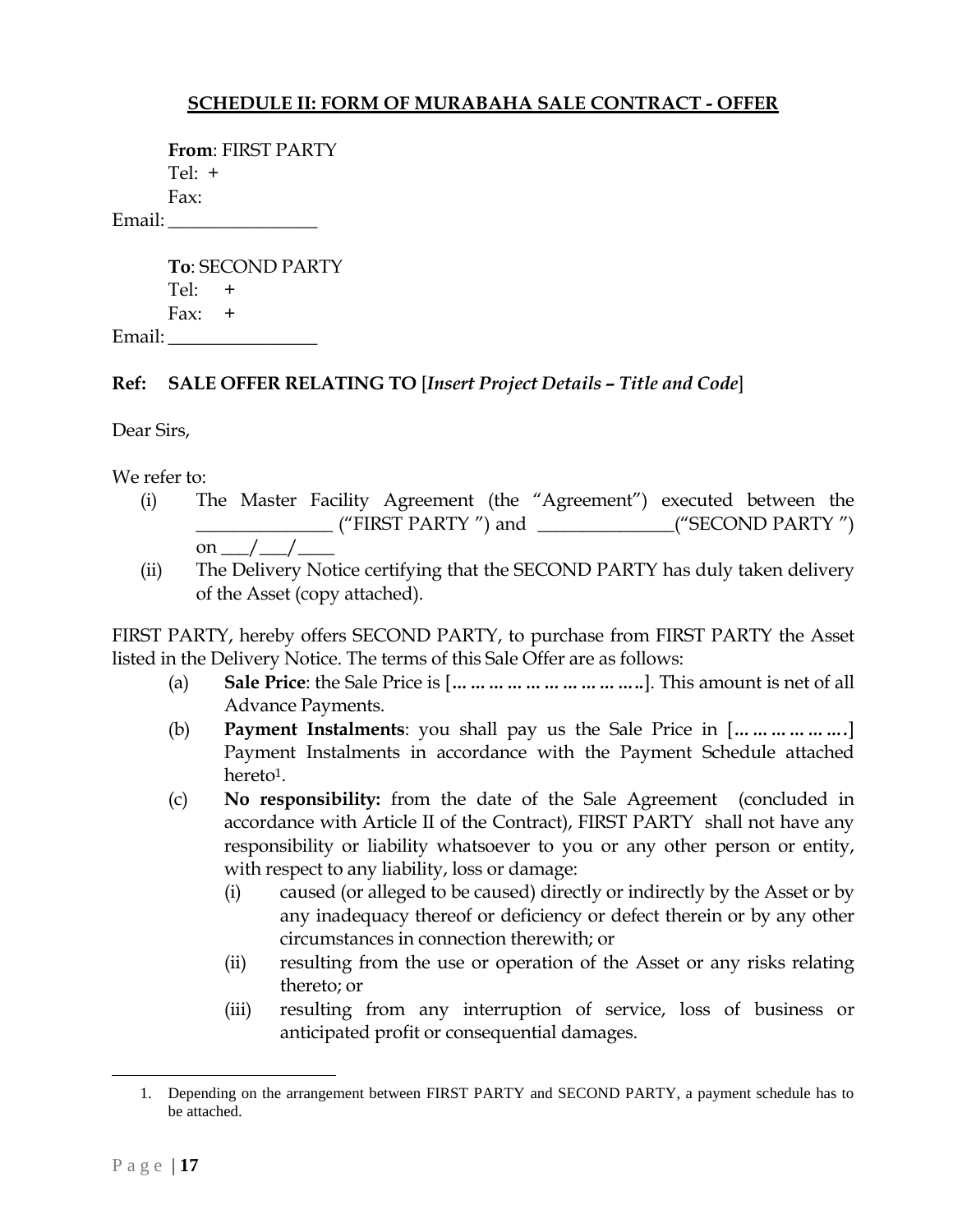(d) **Non-waiver:** FIRST PARTY's failure or delay to exercise or assert any of our rights hereunder shall not prejudice such right or remedy and shall not be construed as a waiver of such right or remedy.

Within seven (07) Business Days from the date of receiving this Sale Offer, SECOND PARTY will be deemed to have accepted this Sale Offer, and a Sale Agreement shall be deemed to have been concluded between us on the Contemplated Sale Acceptance Date.

Please, kindly indicate your acceptance of this Sale Offer on the terms set out hereinabove by countersigning this Sale Offer herein below.

In Witness Whereof, we has executed and delivered this Sale Offer as of  $\frac{1}{\sqrt{2}}$ 

For and on behalf of [insert name of the First Party]

 $\overline{\phantom{a}}$  , where  $\overline{\phantom{a}}$  , where  $\overline{\phantom{a}}$  , where  $\overline{\phantom{a}}$ 

Name: Title:

 $\overline{\phantom{a}}$  , where  $\overline{\phantom{a}}$ 

## **MURABAHA SALE CONTRACT - ACCEPTANCE**

The undersigned being duly authorized to execute and deliver this Sale Acceptance for and on behalf of [insert name of the Second Party] (SECOND PARTY ), hereby confirms acceptance of the Sale Offer above and agreement to buy the Asset from the FIRST PARTY on the terms set out hereinabove.

By executing this Sale Acceptance, we acknowledge that we have executed a Murabaha Sale Contract with the (FIRST PARTY).

In Witness Whereof, we have executed this Sale Acceptance as of  $\frac{1}{\sqrt{2}}$ For and on behalf of [insert name of the Second Party]

Name: Title: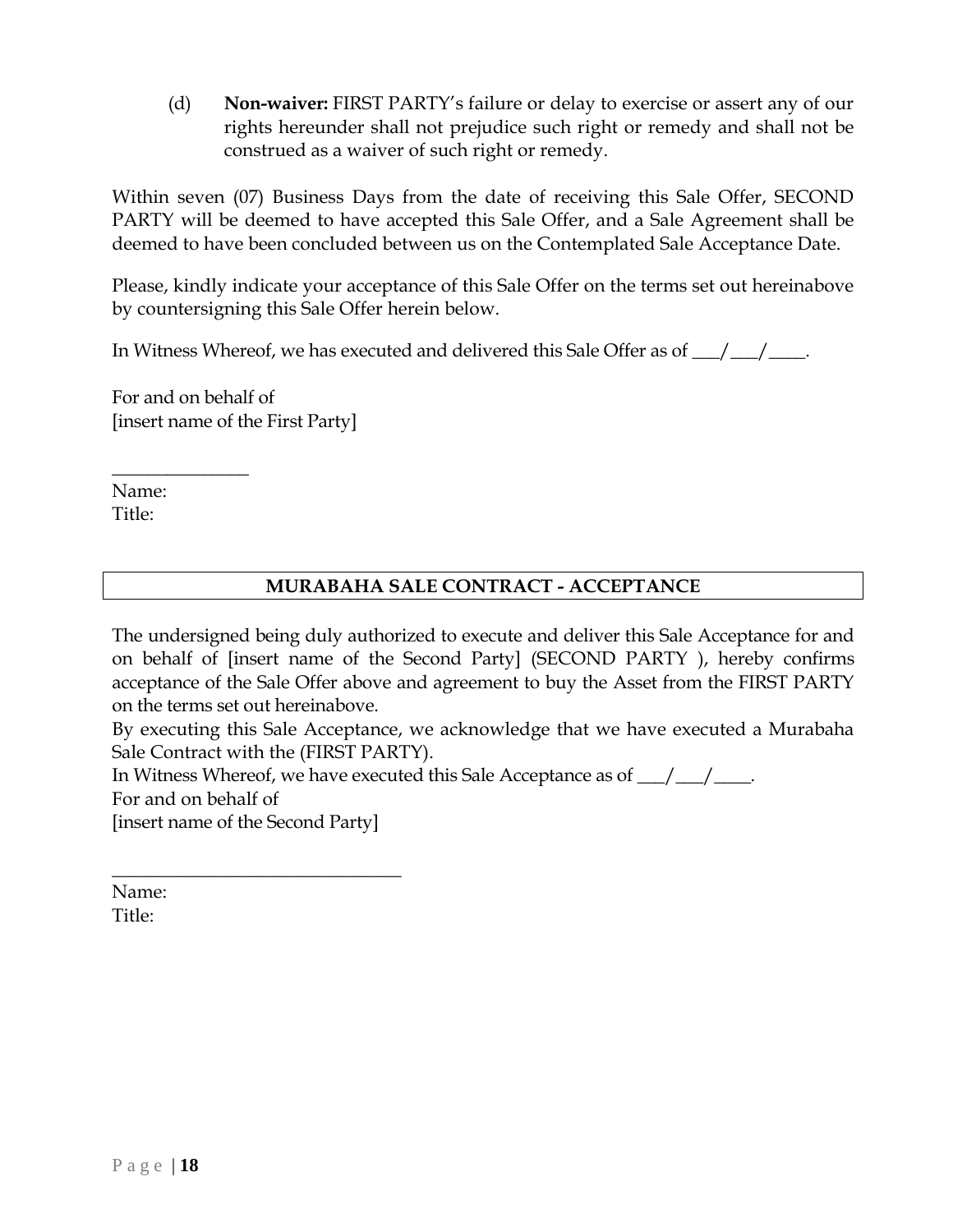#### **SCHEDULE III: FORM OF DELIVERY NOTICE**

From: Tel:  $+$ Fax:  $+$ Email: To: Tel: Fax: Email:

Dear Sirs,

#### **DELIVERY NOTICE**

We refer to the Master Facility Agreement (the Agreement) dated  $\frac{1}{\sqrt{2}}$  concluded between us.

- 1. The undersigned is duly authorised to execute and deliver this Delivery Notice on behalf of \_\_\_\_\_\_\_\_\_\_\_\_[insert name of the Second Party] .
- 2. The Bank is hereby notified that the Asset, as listed in Agreement, have been delivered to us by the supplier [insert name of the supplier] as per the contract dated…………
- 3. We have reviewed the Asset and found them in conformity with the specification set out in the Agreement and accordingly accepted the Asset.
- 4. In issuing this Delivery Notice, we confirm that the asset has been duly delivered.

In witness whereof, this Delivery Notice is executed and delivered as of the date hereof.

For and on behalf of [insert name of the Second Party]

\_\_\_\_\_\_\_\_\_\_\_\_\_\_\_\_\_\_\_\_\_\_\_\_\_\_\_\_\_\_

Name | Title of the Signatory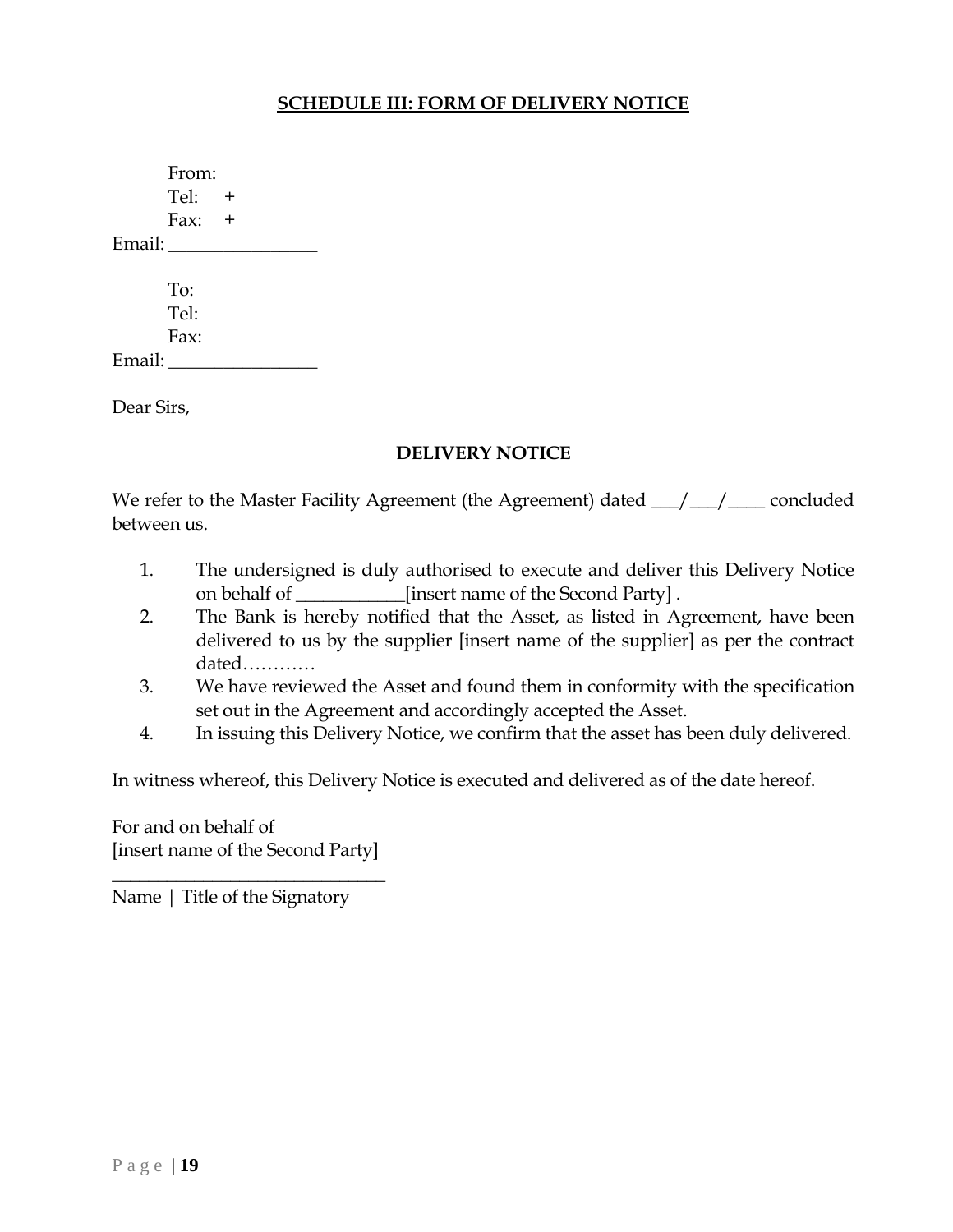## **SCHEDULE IV: FORM OF AGENCY AGREEMENT**

| From: FIRST PARTY |  |
|-------------------|--|
| Tel: $+$          |  |
| Fax:              |  |
| Email:            |  |

|          | <b>To: SECOND PARTY</b> |
|----------|-------------------------|
| $Tel: +$ |                         |
| Fax: $+$ |                         |
| Email:   |                         |

#### **Ref: AGENCY AGREEMENT RELATING TO** [*Insert Project Details – Title and Code*]

#### 1.1. **Authorisation and Acceptance of Agency**:

- 1.1.1. Subject to the terms of the Master Facility Agreement, the FIRST PARTY hereby authorises the SECOND PARTY as its agent and the SECOND PARTY accepts such appointment to:
	- (i) negotiate and agree the supply contracts, the Asset Prices, all specifications of the Assets (as described in SCHEDULE I: FORM OF ASSET DESCRIPTION) and all other terms and conditions relating to the procurement and delivery of the Assets under the respective supply contracts; and
	- (ii) take delivery of the Assets in accordance with the terms of respective supply contracts.
- 1.1.2. In consideration of SECOND PARTY acting as FIRST PARTY's agent under this Agreement, FIRST PARTY shall pay SECOND PARTY ten (10) US Dollars the receipt and adequacy of which is acknowledged.
- 1.1.3. SECOND PARTY acknowledges that the Assets and the specifications thereof are satisfactory for their purposes under the agreement and the Procurement Procedures.
- 1.1.4. SECOND PARTY (as FIRST PARTY's agent) may appoint a third-party company to perform SECOND PARTY's procurement obligations under this Agreement and deliver the Assets; provided that SECOND PARTY shall be liable for all acts and omissions of that third-party in connection with the performance or non-performance of such obligations.

For and on behalf of

[insert name of the First Party]

For and on behalf of [insert name of the Second Party]

 $\overline{\phantom{a}}$  , where  $\overline{\phantom{a}}$  , where  $\overline{\phantom{a}}$  , where  $\overline{\phantom{a}}$ 

| Name:  |  |  |
|--------|--|--|
| Title: |  |  |
| Date:  |  |  |

| Name:  |  |
|--------|--|
| Title: |  |
| Date:  |  |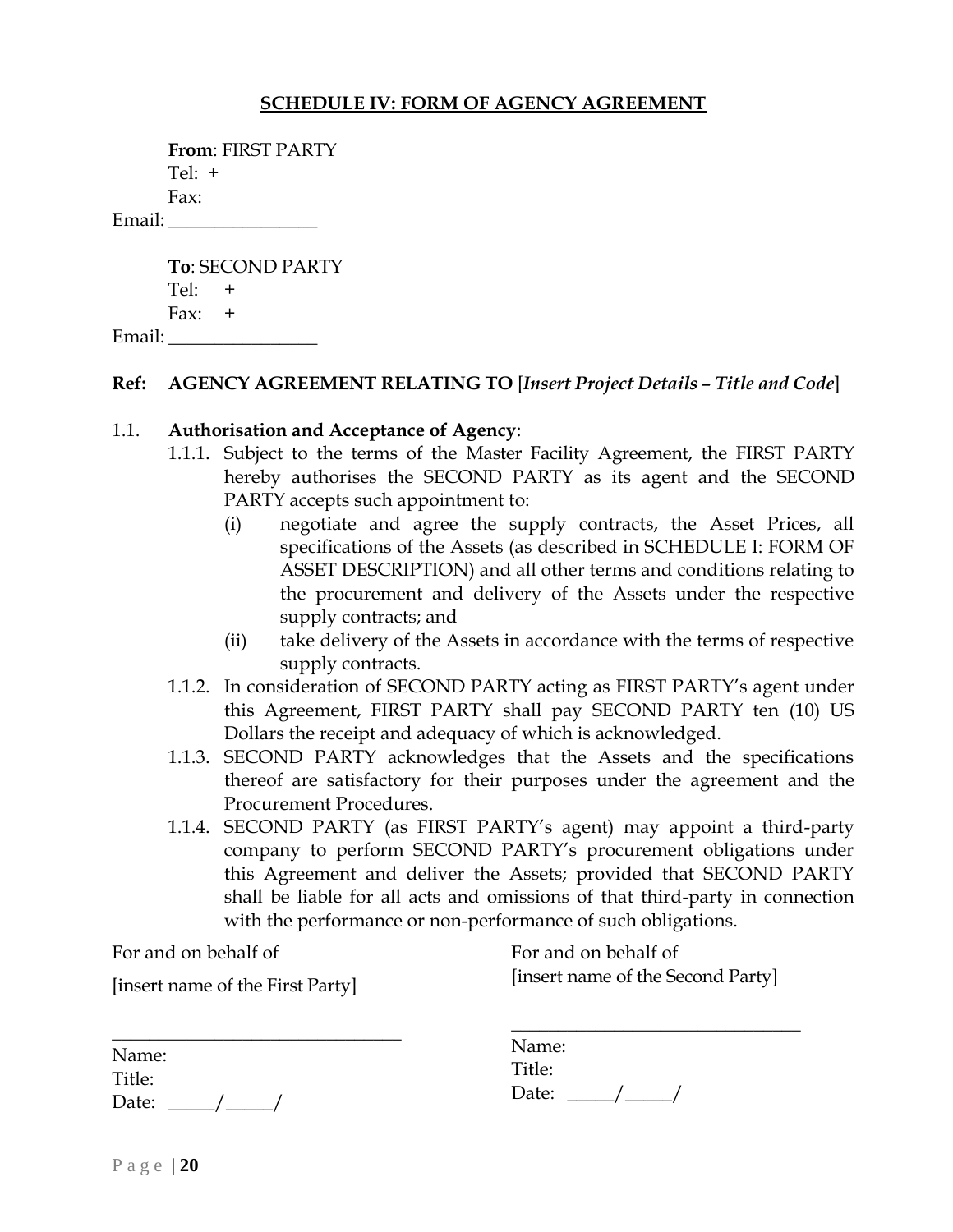## **MASTER FACILITY AGREEMENT EXECUTION PAGE**

## FOR AND ON BEHALF OF FIRST PARTY

 $\overline{\phantom{a}}$  , and the contract of the contract of the contract of  $\overline{\phantom{a}}$ 

Name:

Title:

FOR AND ON BEHALF OF SECOND PARTY

 $\_$ 

Name:

Title: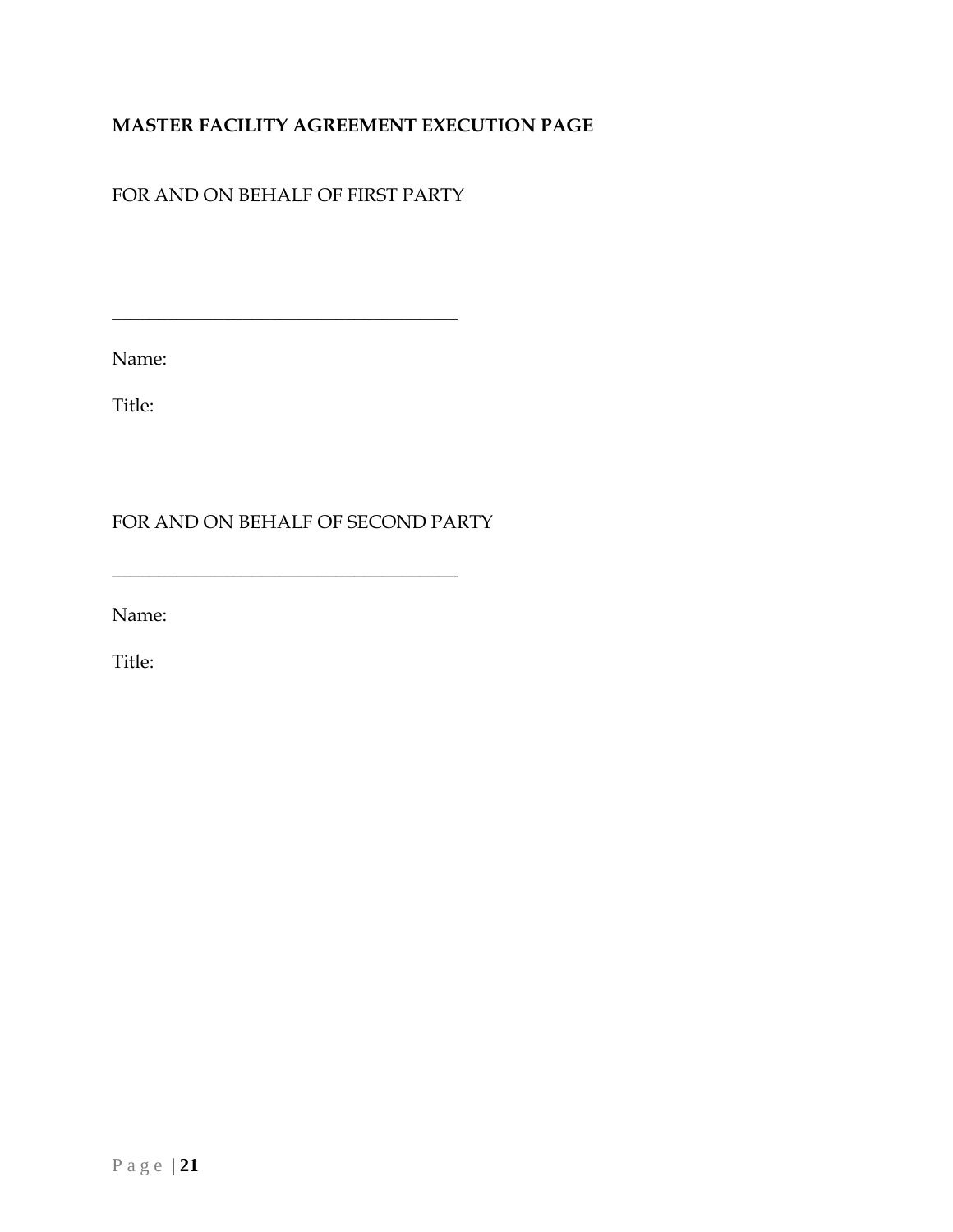#### **TERMS AND CONDITIONS OF ON- FINANCING FACILITY (OFF) TO PFIs**

'On-Financing Facility means the investment by BB towards PFIs for purchasing Project Assets under LFSSP. The features of OFF are as follows:

- **I. Total Amount:** US\$ 46.95 million (approx. BDT 398.16 crore  $\omega$  1 US \$ = BDT 84.8050 as on 24/06/2021);
- **II. Currency:** Bangladesh Taka (BDT);
- **III. Mode of financing:** Murabaha (Instalment Sale) financing;
- **IV. Allocation of Fund under the project:** This financing facility will be provided to PFIs on "First Come First Served" basis;
- **V. Purchase Price of Project asset:** Financed amount for each disbursement;
- **VI. Mark up:** A Rate sum of Reference rate of 5-year US Dollar mid swap rates at the time of each drawdown from IsDB to GOB plus Financial Spread plus 0.5%. The financial spread means 135 basis points which will be revised depending on the prevailing financial market conditions at the time of semi-annual revision of IsDB Pricing mark-up. The source for 5-year USD Mid-Swap rate is "Bloomberg" and ID for it is "USSWAP5 Curncy";
- **VII. Procurement of Project assets by BB:** The bank will utilize the approved amount in each drawdown to procure the project assets and, in accordance with the promise to purchase hereunder, sell the same to the PFI;
- **VIII. Eligible Project assets:** Fixed assets, equipment machinery and working capital limited to raw materials and other tangible assets;
	- **IX. Ineligible Project assets:** Personal finance or the purchase of shares and expenditures for goods and services supplied by parties in sanctioned countries declared as such by the UN (United Nations) and the OIC (Organization of Islamic Co-operation);
	- **X. Promise to purchase:** PFI will irrevocably and unconditionally promise to purchase the project assets from BB "as in" and "where is" and in accordance with the terms set out hereunder;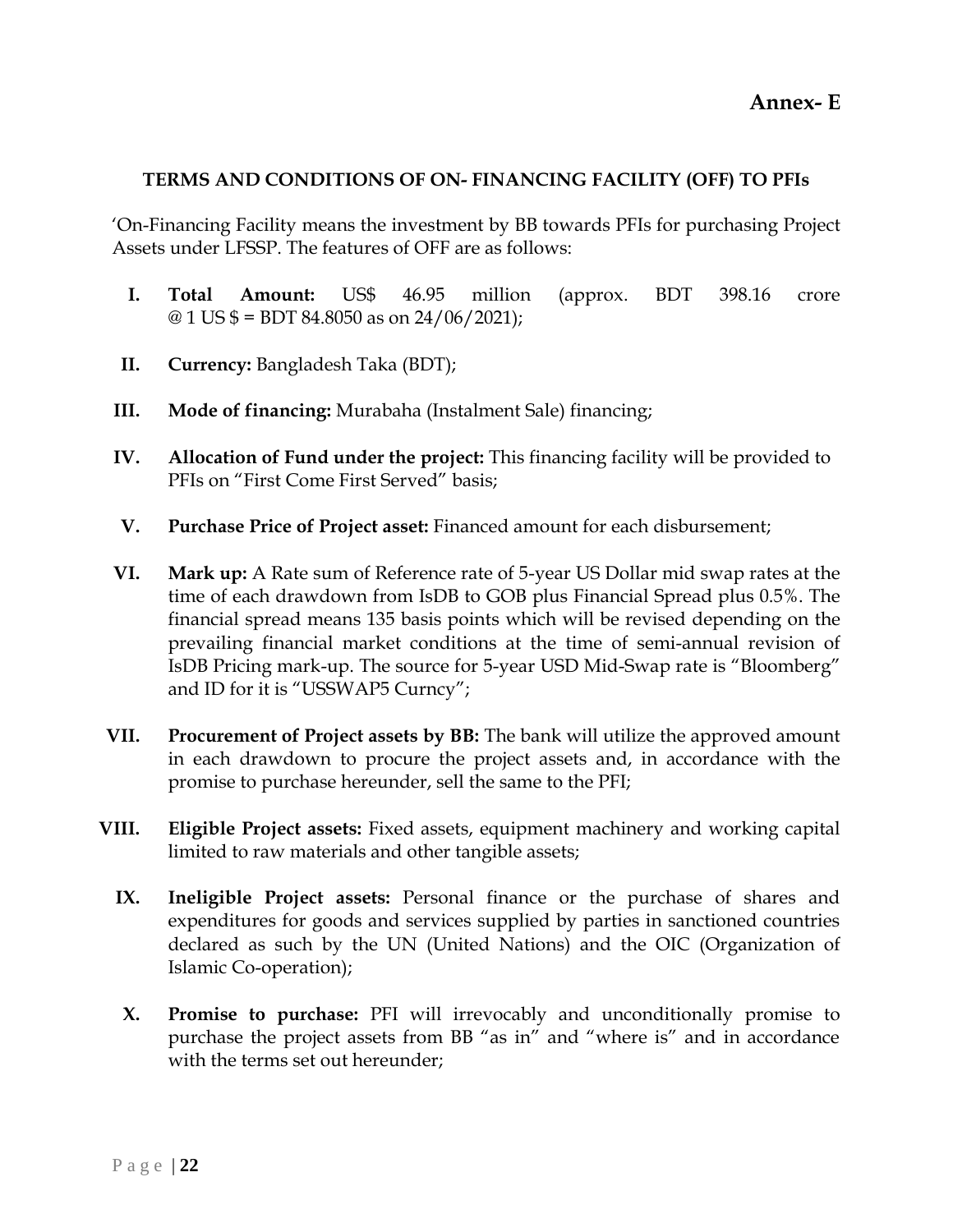- **XI. Ownership of the Project Assets:** The ownership will pass from BB to the PFI upon concluding a Sale Agreement (comprised of the Sale Offer and the Sale Acceptance);
- **XII. Types of OFF:** For working capital limited to raw materials and other tangible assets, OFF will be provided Short term basis (12 months) and for fixed assets/equipment machinery, it would be 5 years (long term basis), OFF of Midterm (3 years) will also be allowed for fixed assets/equipment machinery where PFIs will have to submit a clear intention for it.

## **XIII. Terms of Sale of Project Assets:**

- a) **Sale price:** Purchase Price plus Mark up;
- b) **Payment of Sale price:** For OFF of Short term, sale price has to be paid to BB once at a time on maturity. For OFF of Mid and Long term, PFIs have to pay the sale price to BB on half yearly basis regardless the payment term of sale price from eligible project company/enterprise/entrepreneur;
- c) **Payment date:** Each Payment date will be fixed at the next day of ending 360 days (for short term)/180 days (for mid-term and long term) from date of disbursement. If the day would be a holiday, the payment day will be the very next official day;
- d) **Gestation period:** 6 (six) months from the date of disbursement for mid and long term OFF where first payment of sale price will be payable end of this gestation period;
- e) **Recovery of sale price:** BB will realize the sale price of the project asset on maturity by debiting their current accounts (or their bank's account in case of NBFI) maintained with the Motijheel Office of BB;

## **XIV. Documents need to be submitted for claiming OFF (per drawdown):**

- a. **The application** (as Annex-F);
- b. **A Disbursement Plan:** An Integrated statement of Investment Plan after determining eligible CMSMEs having related information (as Annex-G);
- c. **A Demand Promissory Note (DP Note)** concerning the payment of sale price as collateral (as Annex-H);

#### XV. **Others:**

In case, BB is found to have received the eligible amount for procuring asset under the Project on the basis of such statement and information which may subsequently be proved false or incorrect, BB has the right to impose penalty fee at the rate of the Bank Rate above the mark up on that eligible amount. In such cases, BB will recover the entire outstanding amount with accrued mark up and penalty by way of debiting the current account of that PFI. The penalty fee imposed is a deterrent not an income to the FIRST PARTY and shall be disposed off to charitable purposes by the FIRST PARTY in line with Shariah requirements.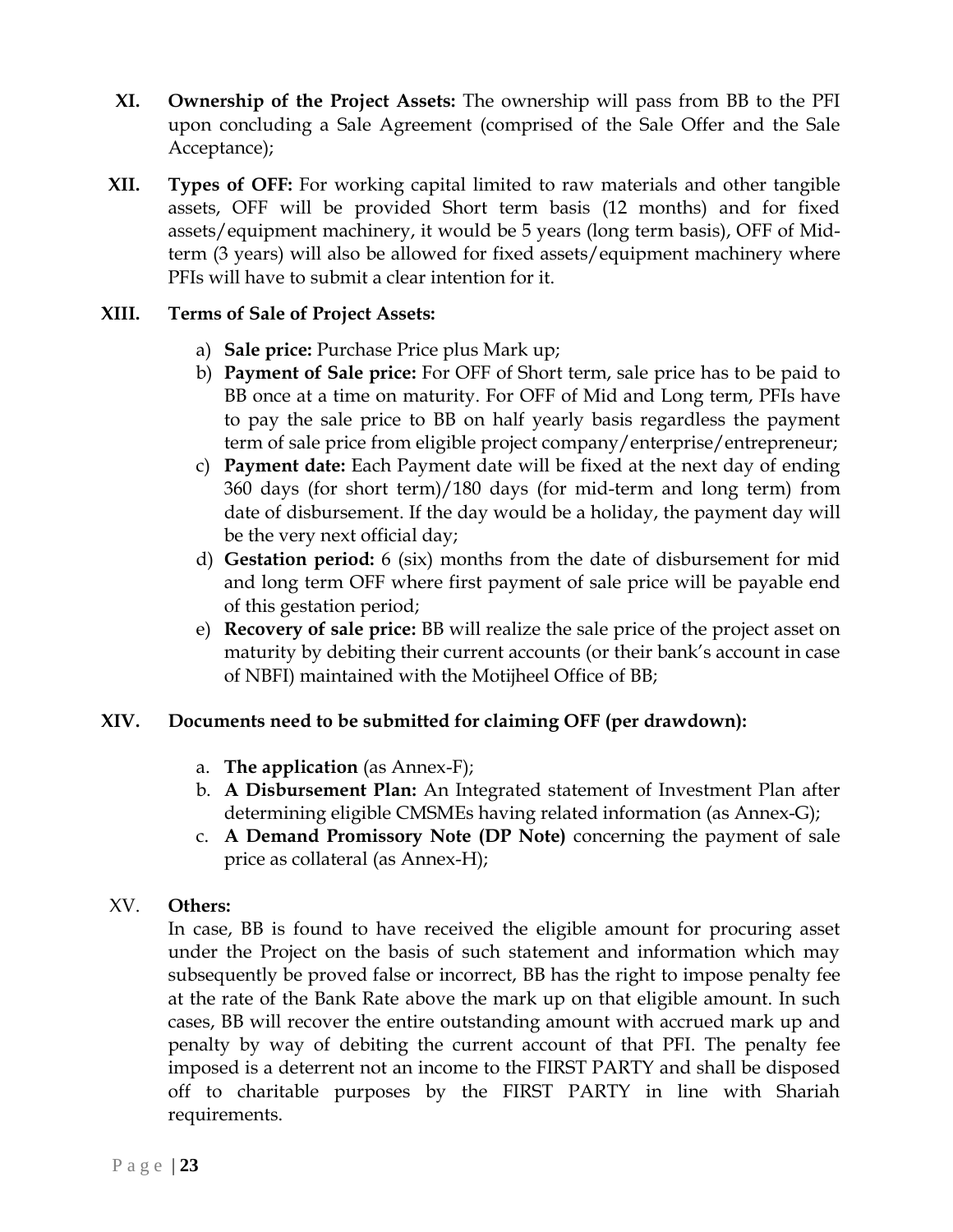#### **SAMPLE APPLICATION FOR OFF**

Ref: Date:

Project Director Line of Finance to Support SMEs Project under the IsDB SPRP for Covid-19, Restore Track (LFSSP) SME & Special Programmes Department Bangladesh Bank Head Office, Dhaka

#### Subject: **Application of** On-Financing Facility **for procuring project assets under SMESPD Circular No: ............, dated .........**

Dear Sir,

Pursuant to the Master Facility Agreement signed between Bangladesh Bank and .........................., on ............................ and SMESPD Circular No:................., dated: ...................., we hereby submit the application of On-Financing Facility for procuring project asset for your kind approval, information of which are as follows:

|   | Application no*:           |                                                              |
|---|----------------------------|--------------------------------------------------------------|
|   | Requested Amount of OFF    | Short term $(1yr)$ :                                         |
| 2 | (BDT)                      | Mid term (3 yr.):                                            |
|   |                            | Long term $(5 yr.)$ :                                        |
|   |                            | <b>Total Amount:</b>                                         |
|   | Mark up                    | A Rate sum of Reference rate of 5-year US DOLLAR             |
|   |                            | mid swap rates at the time of each disbursement              |
| 3 |                            | from IsDB to GoB plus Financial Spread (means 135)           |
|   |                            | basis points which will be revised depending on the          |
|   |                            | prevailing financial market conditions at the time of        |
|   |                            | semi-annual revision of IsDB Pricing mark-up)                |
|   | Payment of sale price      | Short term: 360 days once at a time;                         |
| 4 |                            | Mid-term: 3 yrs. with semi-annual instalments;               |
|   |                            | Long term: $\overline{5}$ yrs. with semi-annual instalments. |
| 5 | Account to be credited (in |                                                              |
|   | case of Non Bank Financial |                                                              |
|   | Institutions)              |                                                              |
|   |                            |                                                              |
|   |                            |                                                              |

*\* should be unique* 

Yours Faithfully,

(------------------------)

Managing Director/ Chief Executive Officer Phone No: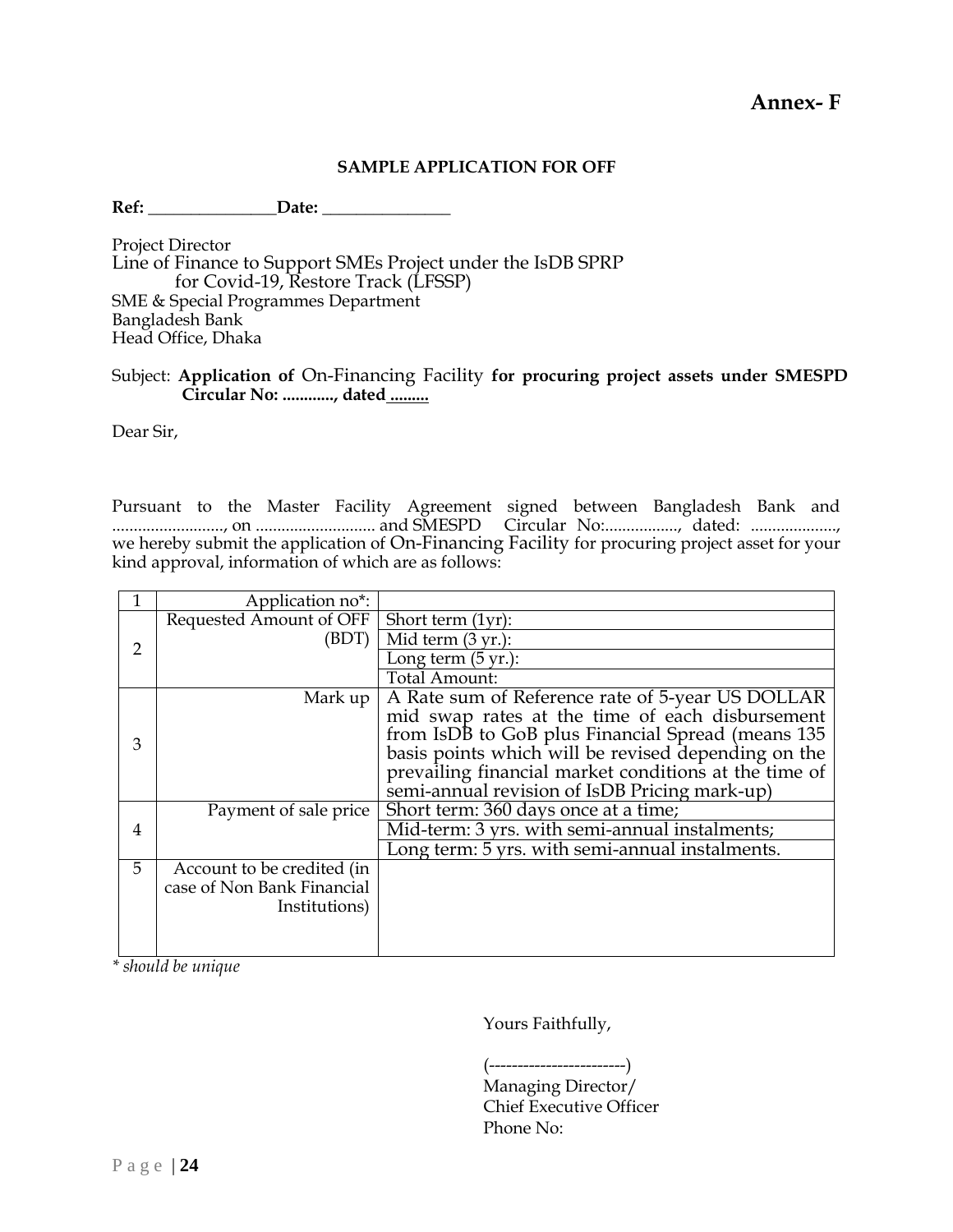**Annex- G**

#### **SAMPLE DISBURSEMENT PLAN FORM**

**Project No & Name:** Line of Finance to Support SMEs Project under the IsDB SPRP for Covid-19, Restore Track, BGD-1074.

**Statement Period:......................................................................**

**Application Number:....................................................................................**

| S <sub>1</sub> | C <b>omponent/</b><br>category | Description of<br>goods & services | Name& Address of<br>contractor/supplier | Contact/Invoice date<br>and ref. | <b>Amount in BDT</b> | Remarks* |
|----------------|--------------------------------|------------------------------------|-----------------------------------------|----------------------------------|----------------------|----------|
|                |                                |                                    |                                         |                                  |                      |          |
|                |                                |                                    |                                         |                                  |                      |          |
|                |                                |                                    |                                         |                                  |                      |          |
|                |                                |                                    |                                         |                                  |                      |          |

*\*whether women/youth-led enterprise or not*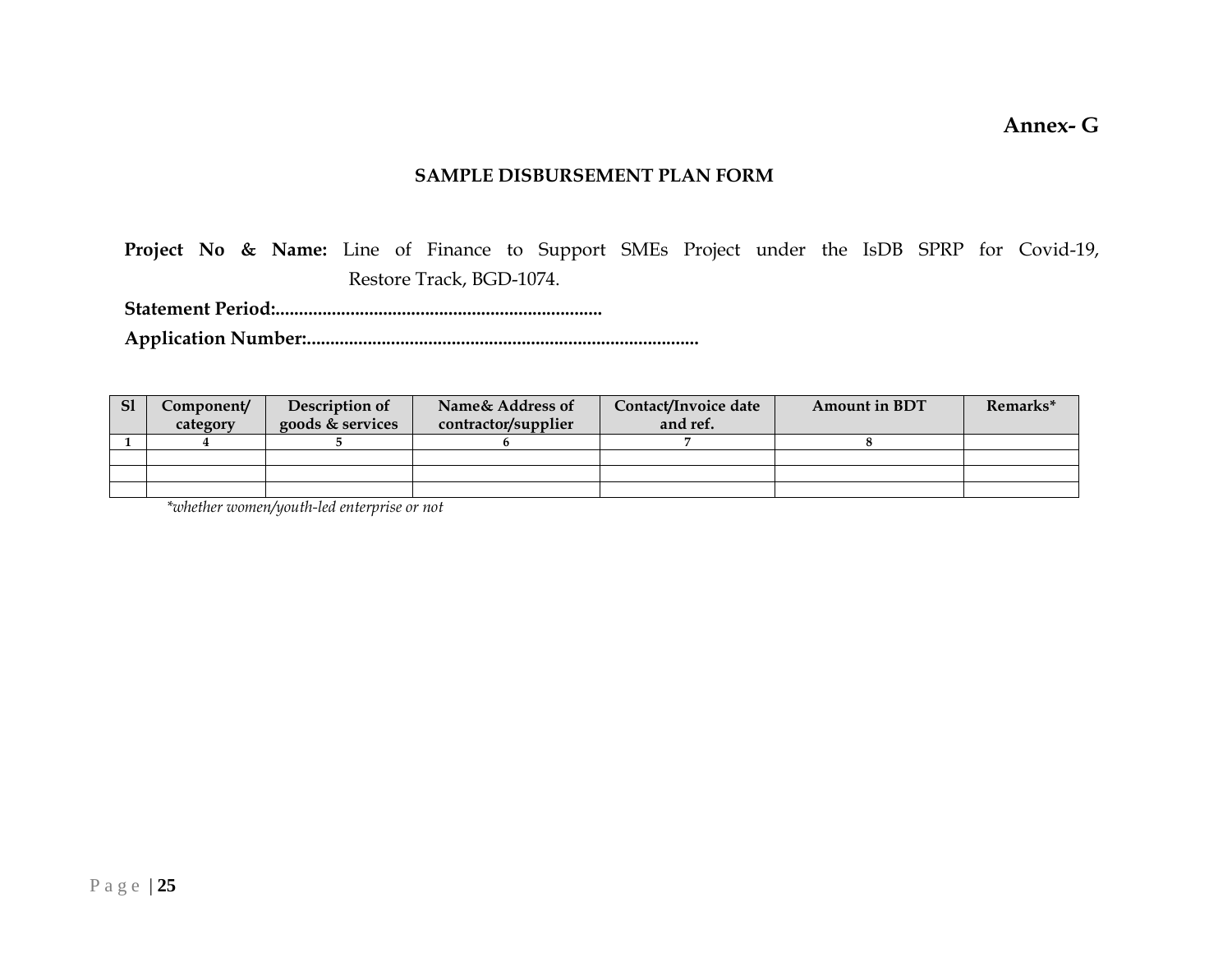## **Annex- H**

#### **SAMPLE DEMAND PROMISORY NOTE**

Place for Special Sticky stamp of due duty

We, ……………………………………………….., promise to pay on demand the undersigned, for the value received in the order of Bangladesh Bank by letter no:………………………………………….., dated……………………….. the sum of Taka……………………………………… (in word…………………………………… only) received for procuring project assets mentioned in the documents attached with the above mentioned letter with the mark up from the date of receiving finance (OFF) to the date of payment of sale price at the rate mentioned in the circular no…………………………………………………., dated……………………………..

In case if the note is not paid within 10 days of the demand, the undersigned will then pay all attorney's fee and reasonable amount of all the cost of collection of the payable amount mentioned above.

For and on behalf of ………………………………………….

Signature: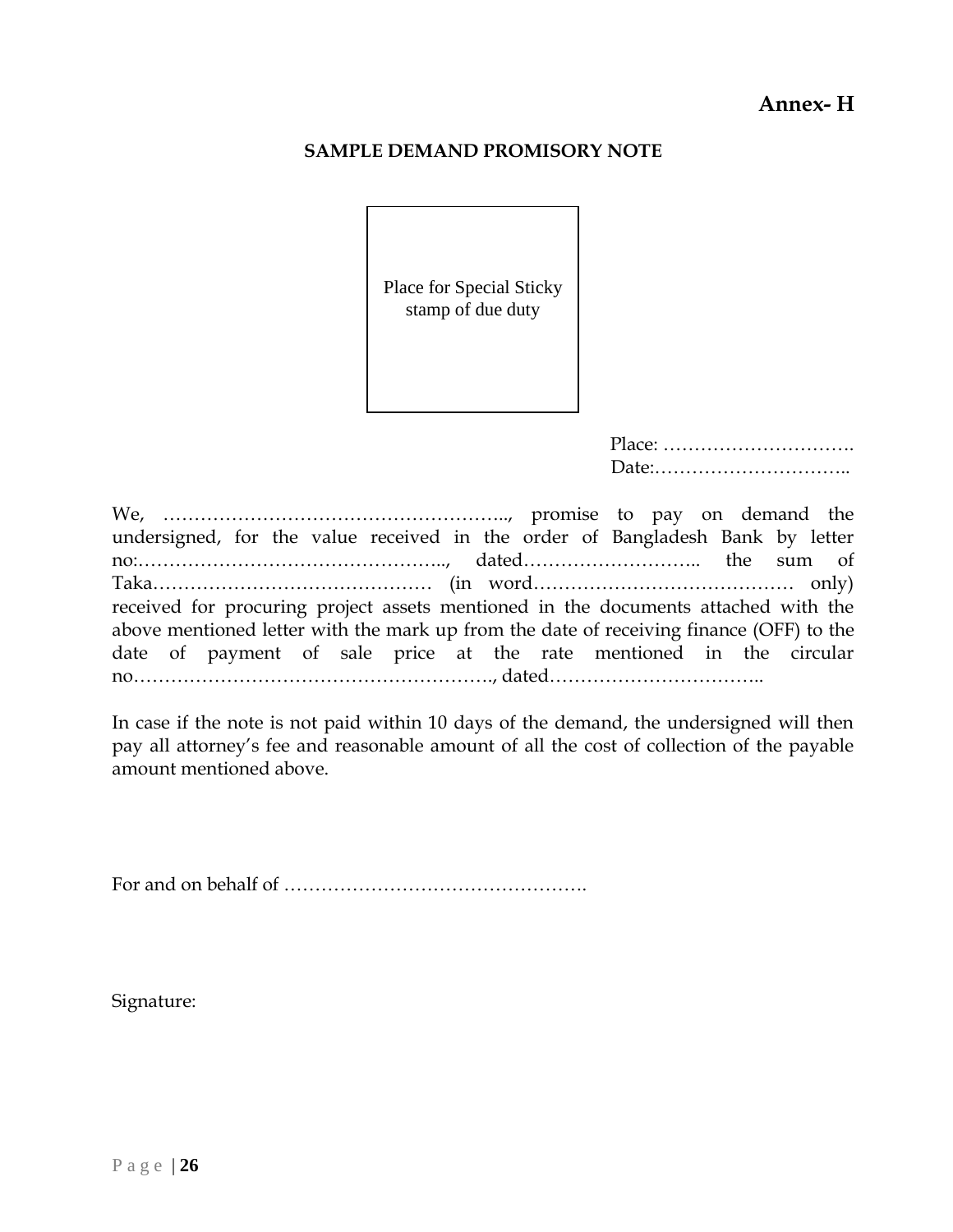## **Annex- I**

#### সেবা শিল্পসমূহ

- ১। তথ্য প্রযুক্তিত্তিক সেবা (আইসিটিএস) ও কর্মকান্ড। যেমন- সিস্টেমস এনালাইসিস, ডিজাইন, সলিউশন সিস্টেম উন্নয়ন, তথ্য সেবা প্রদান, কল সেন্টার সার্ভিস, অফশোর ডেভেলপমেন্ট সেন্টার (ওডিসি), বিজনেস প্রসেস আউট সোর্সিং (বিপিও) ইত্যাদি
- ২। কৃষিভিত্তিক কর্মকান্ড, যেমন- কৃষি পণ্য, শস্য, ফলমূল ও সবজি প্রক্রিয়াজাতকরণ, মৎস্য আহরণ, মৎস্য সংরক্ষণ ও বিপণন ইত্যাদি
- ৩। নিৰ্মাণ শিল্প ও হাউজিং
- ৪। বৈদেশিক কৰ্মসংস্থান
- ৫। বিনোদন শিল্প
- ৬। জিনিং এ্যান্ড বেলিং
- ৭। হাসপাতাল ও ক্লিনিক
- ৮। নিউক্লিয়ার ও এনালাইটিক্যাল সেবা (যেমন- নিউক্লিয়ার চিকিৎসা সেবা)
- ৯। পৰ্যটন ও সেবা
- ১০। মানব সম্পদ উন্নয়ন, উচ্চমানের মেধা ও দক্ষতাসম্পন্ন নলেজ সোসাইটি
- ১১। বিভিন্ন ধরনের টেস্টিং ল্যাবরেটরী
- ১২। ফটোগ্রাফি
- ১৩। টেলিকমিউনিকেশন
- ১৪। পরিবহন ও যোগাযোগ
- ১৫। ওয়্যারহাউজ
- ১৬। ইঞ্জিনিয়ারিং কনসালট্যান্সি
- ১৭। ফিলিং স্টেশন (পেট্রোল পাম্প, সি এন জি স্টেশন, কনভার্শন সেন্টার)
- ১৮। প্রাইভেট ইনল্যান্ড কনটেইনার ডিপো এন্ড কনটেইনার ফ্রেইট স্টেশন
- ১৯। ট্যাংক টাৰ্মিনাল
- ২০। চেইন সুপার মার্কেট/ শপিংমল
- ২১। এ্যাভিয়েশন সার্ভিস
- ২২। ইন্সপেকশন এন্ড টেস্টিং সার্ভিস
- ২৩। আঞ্চলিক ফিডার ভেসেল ও কোস্টাল জাহাজ চলাচল শিল্প
- ২৪। ড্ৰাই ডকিং ও জাহাজ মেরামত শিল্প
- ২৫। মডার্নাইজড় ক্লিনিং সার্ভিস ফর হাইরাইজ এপার্টমেন্টস, কমার্শিয়াল বিল্ডিং
- ২৬। অটো মোবাইল সার্ভিসিং
- ২৭। টেকনিক্যাল ভোকেশনাল ইন্সটিটিউটস
- ২৮। বিজ্ঞাপন শিল্পখাত ও মডেলিং যেমন- প্রিন্ট মডেলিং, টিভি কমার্শিয়ালস, র্য়াম্প মডেলিং (ক্যাট ওয়াক/ ফ্যাশন)
- ২৯। মানসম্মত বীজের জন্য গবেষণা এবং উন্নয়ন
- ৩০। আউটসোর্সিং এবং সিকিউরিটি সার্ভিস (বেসরকারিভাবে নিরাপত্তারক্ষী/ জনবল সরবরাহ)
- ৩১। সমুদ্রগামী জাহাজ চলাচল ব্যবসা
- ৩২। চলচ্চিত্র শিল্প
- ৩৩। নিউজ পেপার শিল্প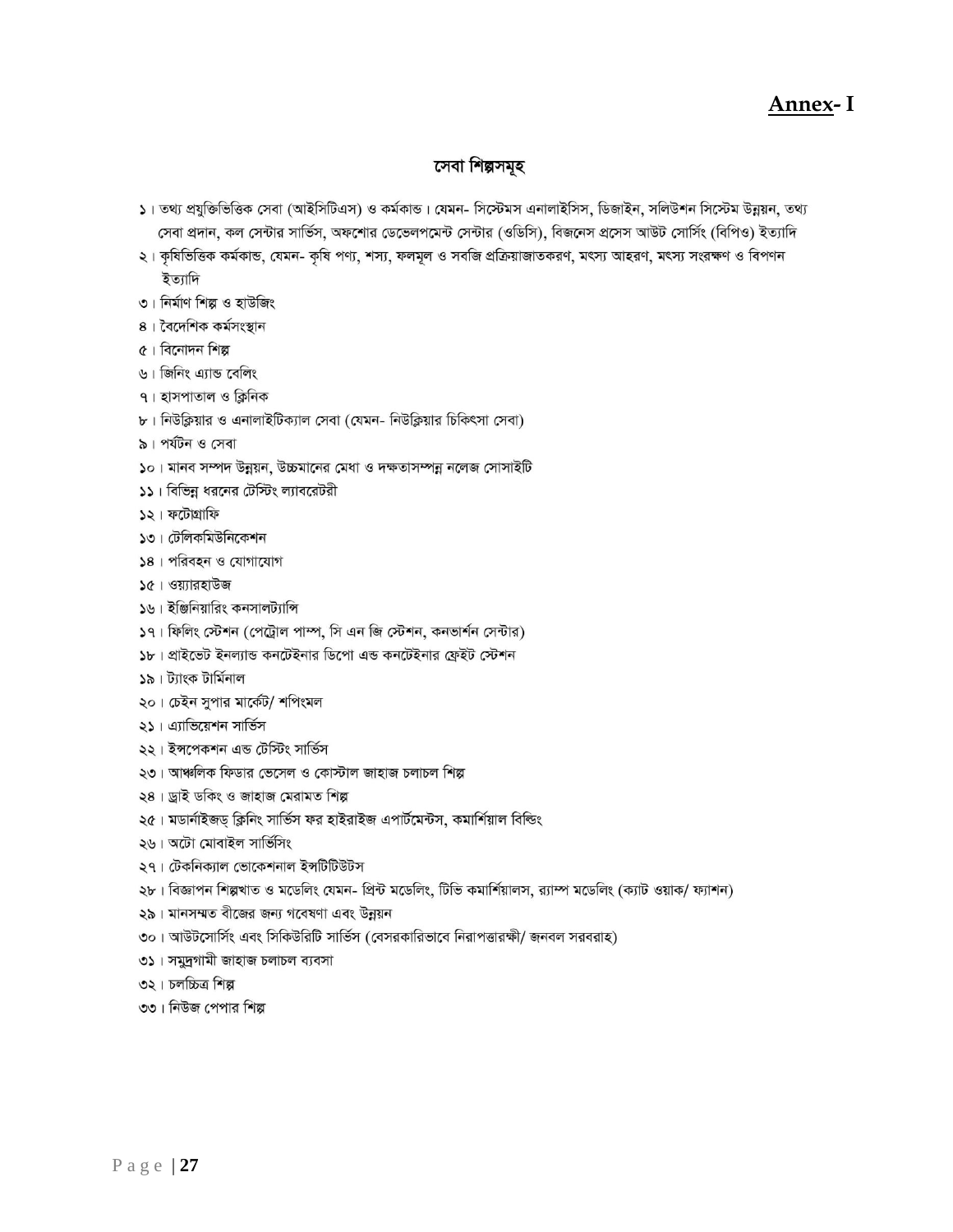#### ১.১ প্রতিষ্ঠানের নাম ১.২ ট্রেড লাইসেন্স  $\boldsymbol{8}$ ১.৩ ব্যবসায় বিনিয়োগকৃত মূলধন  $\frac{8}{2}$ ১.৪ টিন (ট্যাক্স আইডেন্টিফিকেশন নম্বর)  $\rm ^{\circ}$ ১.৫ ব্যাংক হিসাবের নাম ও নম্বর  $\,$  8 ১.৬ প্রতিষ্ঠানের বার্ষিক বিক্রয় (প্রযোজ্য ক্ষেত্রে)  $\,$  8 ১.৭ প্রতিষ্ঠানের মোট বার্ষিক আয়  $\,$  8  $\,$ ১.৮ প্রতিষ্ঠানের মোট বার্ষিক ব্যয়  $\rm ^{8}$ ১.৯ প্রতিষ্ঠানের স্থায়ী সম্পদ (ভূমি ও ইমারত ব্যতীত)  $\circ$ ১.১০ প্রতিষ্ঠানে নিয়োজিত জনবলের সংখ্যা  $\rm ^{8}$ ১.১১ মজুদ পণ্যের মূল্য  $\,$  8 ২ | আবেদনকারী প্রতিষ্ঠানের দায় ২.১ ব্যাংক/আৰ্থিক প্ৰতিষ্ঠান  $\circ$ ২.২ অন্যান্য  $\rm ^{8}$ ৩ | আবেদনকারীর বৃত্তান্ত (অংশীদারি/যৌধমূলধনী কারবারের ক্ষেত্রে পরিচালকদের অনুরূপ তথ্য পৃথক কাগজে সংযুক্ত করতে হবে) ৩.১ নাম ৩.২ জাতীয় পরিচয়পত্র নম্বর  $\rm ^{\circ}$ ৩.৩ প্ৰশিক্ষণ(প্ৰযোজ্য ক্ষেত্ৰে)  $\delta$ ৩.৪ টিন (ট্যাক্স আইডেন্টিফিকেশন নম্বর)  $\delta$ জামানতের বিবরণ (প্রযোজ্য ক্ষেত্রে)  $\bf{8}$  $\circ$ জামিনদার সম্পর্কিত তথ্য  $\mathfrak{C}$ ৫.১ নাম  $\rm ^{\circ}$ ৫.২ জাতীয় পরিচয়পত্র নম্বর  $\circ$ ৫.৩ পেশা  $\delta$ ৫.৪ টিন (ট্যাক্স আইডেন্টিফিকেশন নম্বর)(প্রযোজ্য ক্ষেত্রে)  $\,$  8

[বিশেষ দ্রষ্টব্যঃ প্রয়োজনে পৃথক কাগজ সংযুক্ত করতে হবে এবং ঋণ/বিনিয়োগ মঞ্ছুরির জন্য আবশ্যকীয় অন্য যে কোন তথ্য, প্রমাণপত্র এবং দলিলাদি

<mark>১ | আবেদনকারী প্রতিষ্ঠানের বৃত্তান্ত</mark>

 $\tilde{z}$ 

আমি/আমরা সিএমএসএমই উদ্যোক্তা হিসেবে আপনার প্রতিষ্ঠানের ……………………………. শাখা হতে আমার/আমাদের প্রতিষ্ঠানের অনুকূলে চলতি মূলধন/ব্যবসা সম্প্রসারণ ও যন্ত্রপাতি ক্রয়/অন্যান্য বাবদ …………… মাস মেয়াদে …………………… টাকার মেয়াদী/চলতি ঋণ/বিনিয়োগ এর জন্য আবেদন করছি। নিম্নে আমার/আমাদের ব্যক্তিগত, ব্যবসা সংক্রান্ত এবং প্রস্তাবিত সিএমএসএমই ঋণ/বিনিয়োগ বিষয়ক তথ্য পেশ করা হ'ল।

সিএমএসএমই উদ্যোক্তা হিসেবে ঋণ/বিনিয়োগ এর আবেদন।

**Annex- J**

(বিনামুল্যে প্রদেয়) ছবি

জামিনদারের স্বাক্ষর ও তারিখ আবেদনকারীর স্বাক্ষর ও তারিখ

এই মৰ্মে প্ৰত্যয়ন করছি যে, এ আবেদনপত্রে প্রদত্ত সকল তথ্যাদি সঠিক।

ব্যাংক/আৰ্থিক প্ৰতিষ্ঠানের চাহিদা অনুযায়ী গ্রাহক প্রদান করতে বাধ্য থাকবে]

৫.৫ আবেদনকারীর সাথে সম্পর্ক

প্রিয় মহোদয়,

ব্যবস্থাপক ...... ...................

তারিখঃ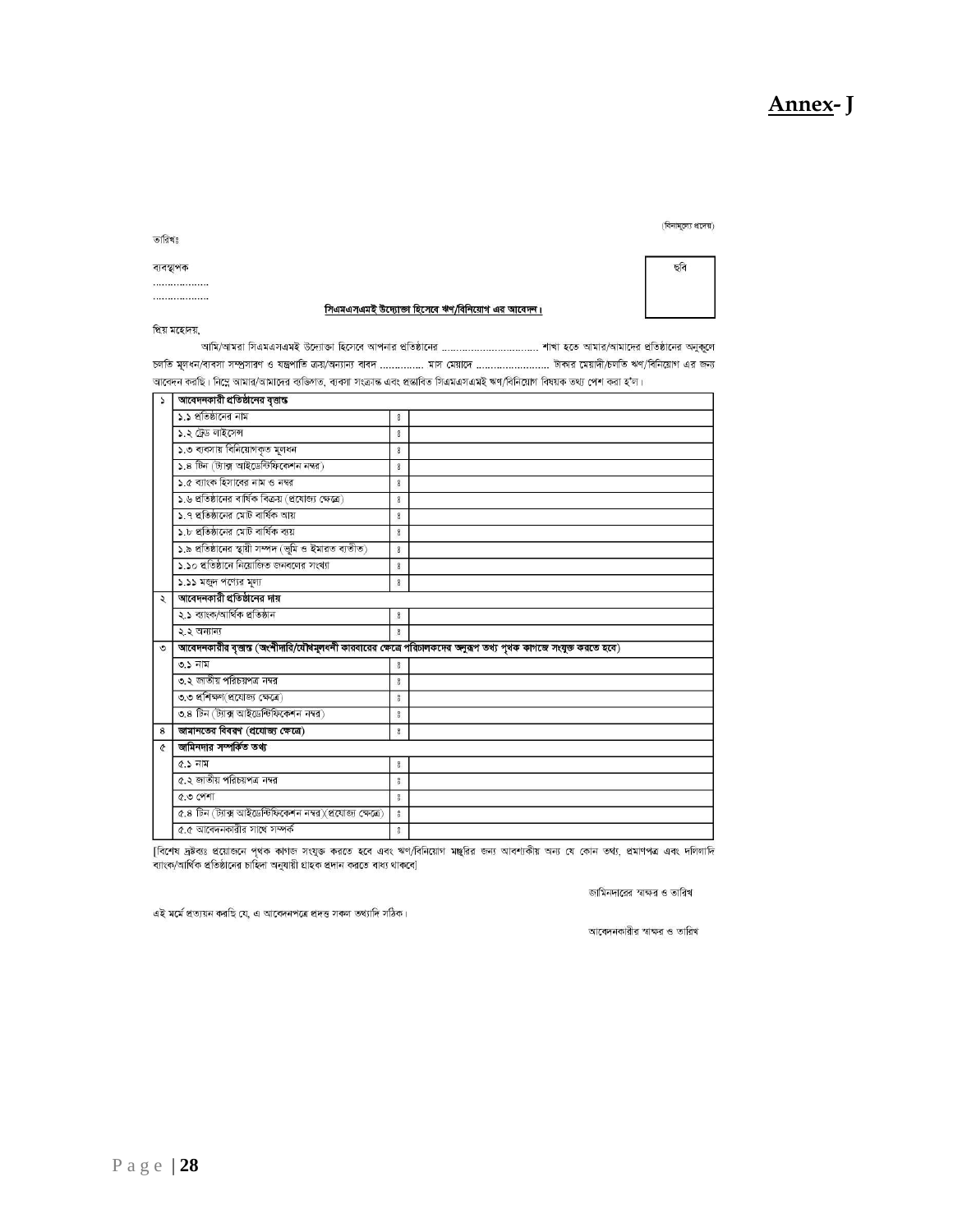## **TERMS AND CONDITIONS OF SUB-INVESTMENT TO ELIGIBLE PROJECT COMPANY/ENTERPRISE**

'Sub-investment' means the investment by PFIs towards the eligible company/ enterprise for purchasing Project Assets under LFSSP. The features of sub-investment are as follows:

- **I. Currency:** Bangladeshi Taka (BDT);
- **II. Mode of Financing:** Murabaha Financing (Instalment Sale);
- **III. Other Eligibility Criteria of Project Companies/Enterprises:**
	- a. The Eligible Project company/enterprise (the end-client) must be a formal Bangladeshi business entity registered with the competent authority, operating prior to the Covid-19 crisis (registered in and before FY 2018-2019);
	- b. The business activities and financial flows of the eligible company/enterprise should be satisfactory in the preceding fiscal year of the crisis (during 2018- 2019) and the company/enterprise must not be a defaulter of any kind of institutional investment before the crisis;
	- c. The eligible project companies should not be operating in the tourism or defence sectors;
	- d. The main business complies with the principles of Islamic Shariah.
- **IV. The Purpose of the Financing:** To finance fixed assets, equipment, machinery and working capital limited to raw materials and other tangible assets. It shall not however cover personal finance or the purchase of shares, and is not in reimbursement of, or to be used for, expenditures for goods and services supplied by parties in sanctioned countries declared as such by the United Nations and the Organization for Islamic Cooperation,
- **V. Purchase Price:** Financed (disbursed) amount to each enterprise plus a rate sum of Reference Rate of 5-year US Dollar mid swap rates at the time of each disbursement from IsDB to GoB plus Financial Spread (means 135 basis points which will be revised depending on the prevailing financial market conditions at the time of semi-annual revision of IsDB Pricing mark-up) on the disbursed amount plus 0.5%.
- **VI. Mark up:** Each PFI will receive mark up at a maximum of 4% on the financed amount to maintain a maximum sale price, which refers to financed (disbursed) amount to each enterprise plus a rate of maximum 7.18% on it from their end-client;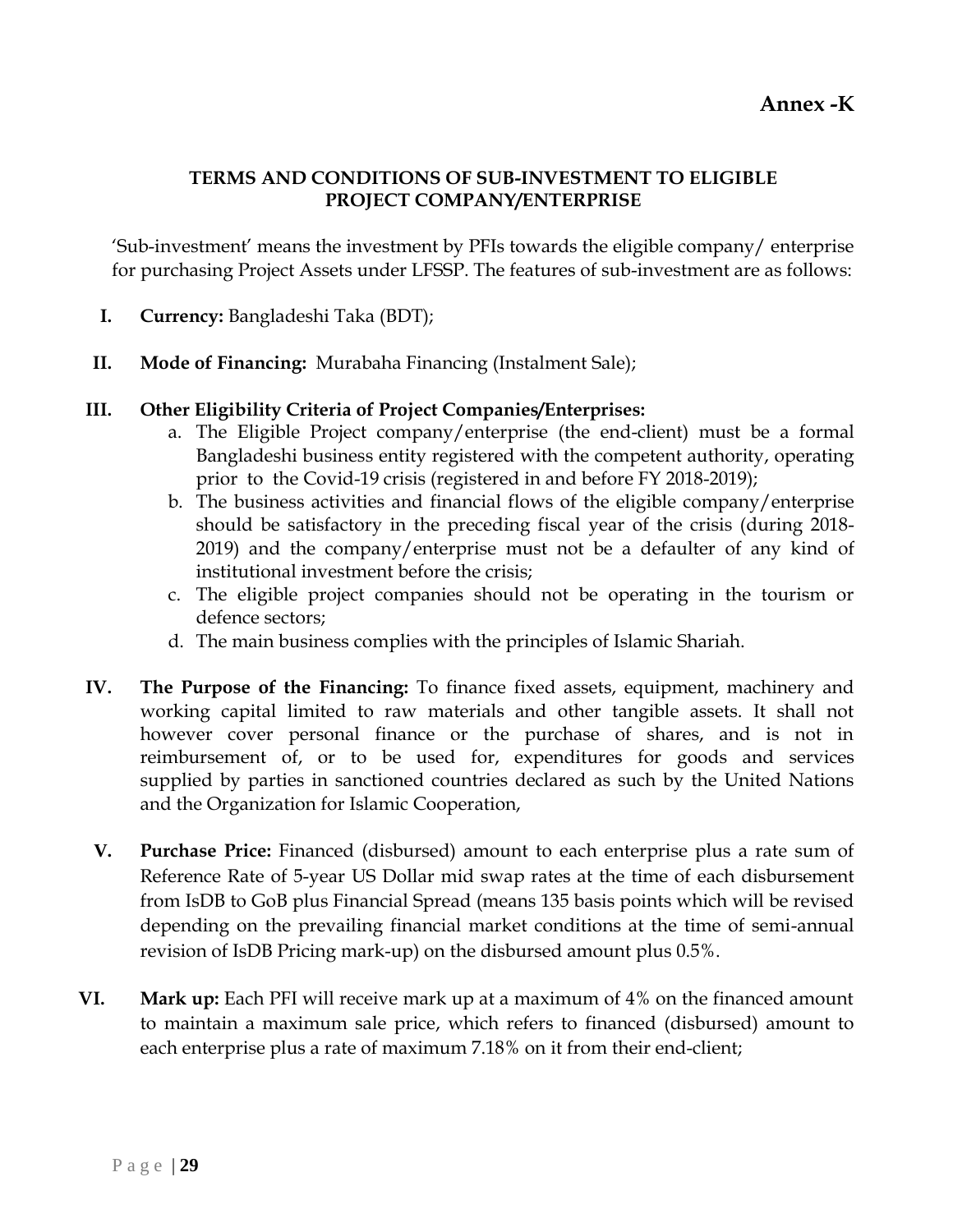- **VII. Procurement of Project Assets by PFIs:** PFIs will utilize the approved amount in each drawdown to procure the project assets and, in accordance with the promise to purchase hereunder, sell the same to the eligible project companies/enterprises;
- **VIII. Promise to Purchase:** Each enterprise will irrevocably and unconditionally promise to purchase the project assets from the concerned PFI "as in" and "where is" and in accordance with the terms set out hereunder;
	- **IX. Ownership of the Project Assets:** The ownership will pass from PFI to the enterprise upon concluding a Sale Agreement (comprised of the Sale Offer and the Sale Acceptance);
	- **X. Distribution of Sub-investment:** Each PFI will have to distribute their subinvestment out of total OFF received from BB, to Women and Youth led enterprises about 20% of total CMSMEs;
	- **XI. Types of Sub-investment:** For working capital limited to raw materials and other tangible assets, sub-investment will be provided Short term basis (12 months) and for fixed assets/equipment machinery, it would be a maximum of 5 years (long term basis), OFF of Mid-term (3 years) will also be allowed in this category where eligible enterprises will have to submit a clear intention for it;

|            |                         |                |                         |                 |                      |         | Amount in Million BDT |                |
|------------|-------------------------|----------------|-------------------------|-----------------|----------------------|---------|-----------------------|----------------|
| Cottage    | Micro                   |                |                         | <b>Small</b>    |                      |         | Medium                |                |
| Manuf.     | Manuf.                  | <b>Service</b> | Trading                 | Manuf.          | <b>Service</b>       | Trading | Manuf.                | <b>Service</b> |
| $1.5\,$    |                         |                | 5.0                     | 200             | 50                   | 50      | 750                   | 500            |
| $\sqrt{ }$ | $Q$ $I$ $R$ $Q$ $R$ $R$ | $\sim$         | $\sim$ $\sim$<br>$\sim$ | $0 = 100$ model | $\sim$ $\sim$ $\sim$ |         |                       |                |

#### **XII. Maximum Investment Limit of Sub-investment for CMSME:**

*(Source: SMESPD Circular no-2, dated 05/09/2019, this benchmark will be considered revised/amended according to any further change to be done by BB)* 

#### **XIII. Terms of Sale of Project Assets:**

- a) **Sale price:** Purchase Price plus Mark up;
- b) **Payment of Sale price:** For sub-investment of Short term, sale price has to be paid to PFI once at a time on maturity. Early payment of sale price will also be acceptable in this regard. For sub-investment of Mid and Long term, eligible project company/enterprise/entrepreneur has to pay the sale price to PFI on quarterly/half yearly basis;
- c) **Payment date:** Each Payment date will be fixed at the next day of ending 360 days (for short term)/90 days (for mid-term and long term) from date of disbursement. If the day would be a holiday, the payment day will be the very next official day;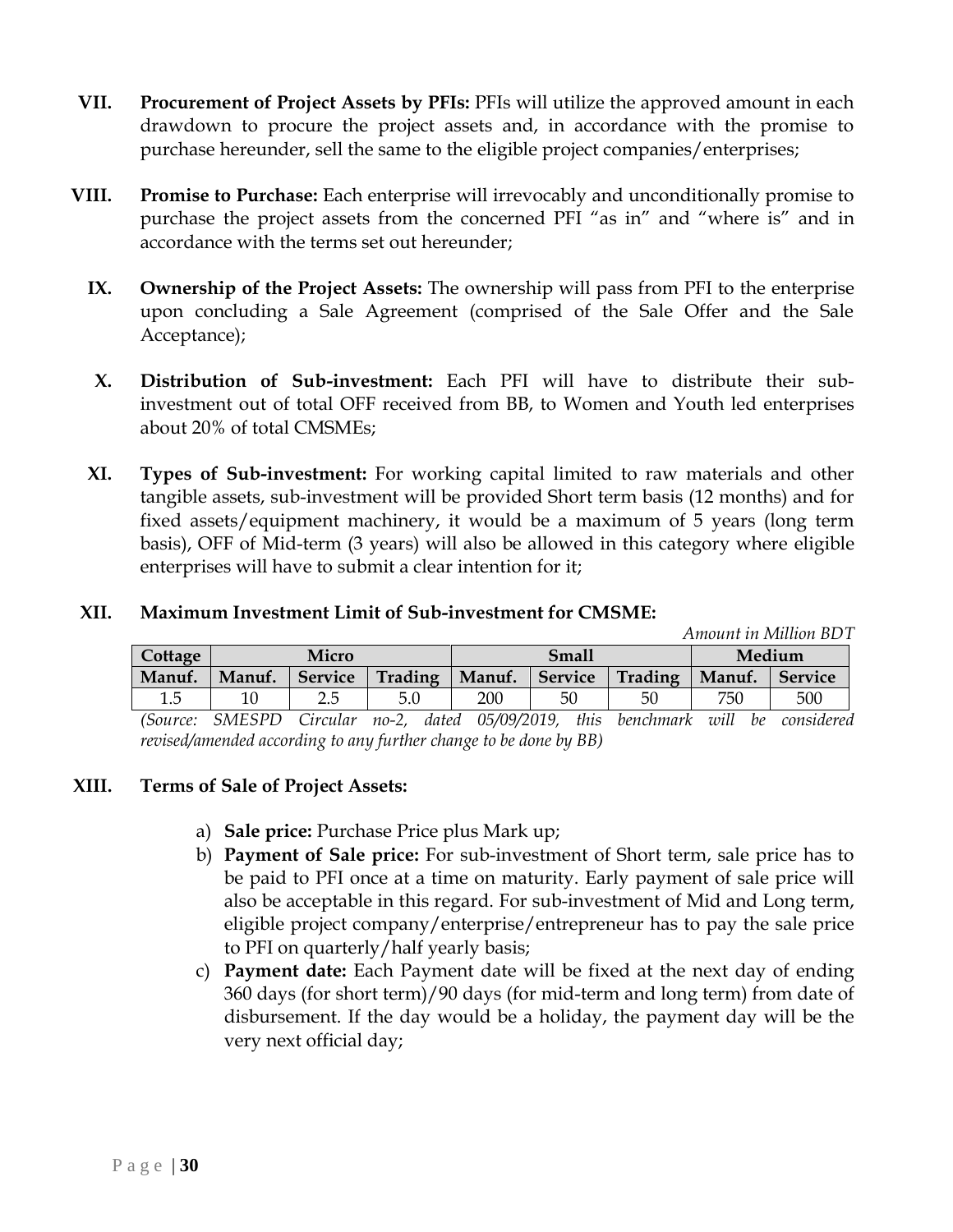d) **Gestation period:** PFIs will have to consider gestation period of a period of 06 (Six) months for Mid and Long term sub-investment where first payment of sale price will be payable end of this gestation period;

## **XIV. Application of End-Client and the Process of Approval:**

- a) The application for opening concerned investment account to be used for end-client under this facility must be in Bangla (sample as Annex-J). The usual form (if in Bangla) of PFI in this regard may be used having just a rubberstamped word "LFSSP";
- b) The officers of PFIs will assist to fill up the application of end-client and provide the receipt of application. PFIs will have to inform its end-client about their decision on it within an approved time line from the receiving of full filled up application;
- c) PFIs will consider sanctioning the request from end client at the branch level in case of Cottage and Micro enterprises;
- d) PFIs will release the fund as soon as possible after sanctioning it;
- e) An end-client can appeal for further reconsideration his/her application to the next higher authority if rejected primarily;
- f) PFIs must inform the applicants about the reasons for rejection without delay;
- g) The approval process must be transparent and hassle free for the applicant, these kinds of activities will go under monitoring by the project authority;
- h) The branch authority will have to preserve the database regarding application receiving date, date of sanction, date of disbursement and date & reasons for rejection etc.
- i) The PFIs have to maintain all effective prudential circulars issued by BRPD and SMESPD regarding the schedule of charges in this regard.
- XV. **Others:** A Tertiary Murabaha agreement (sample attached as Annex-L) between PFI and eligible enterprises has to be signed.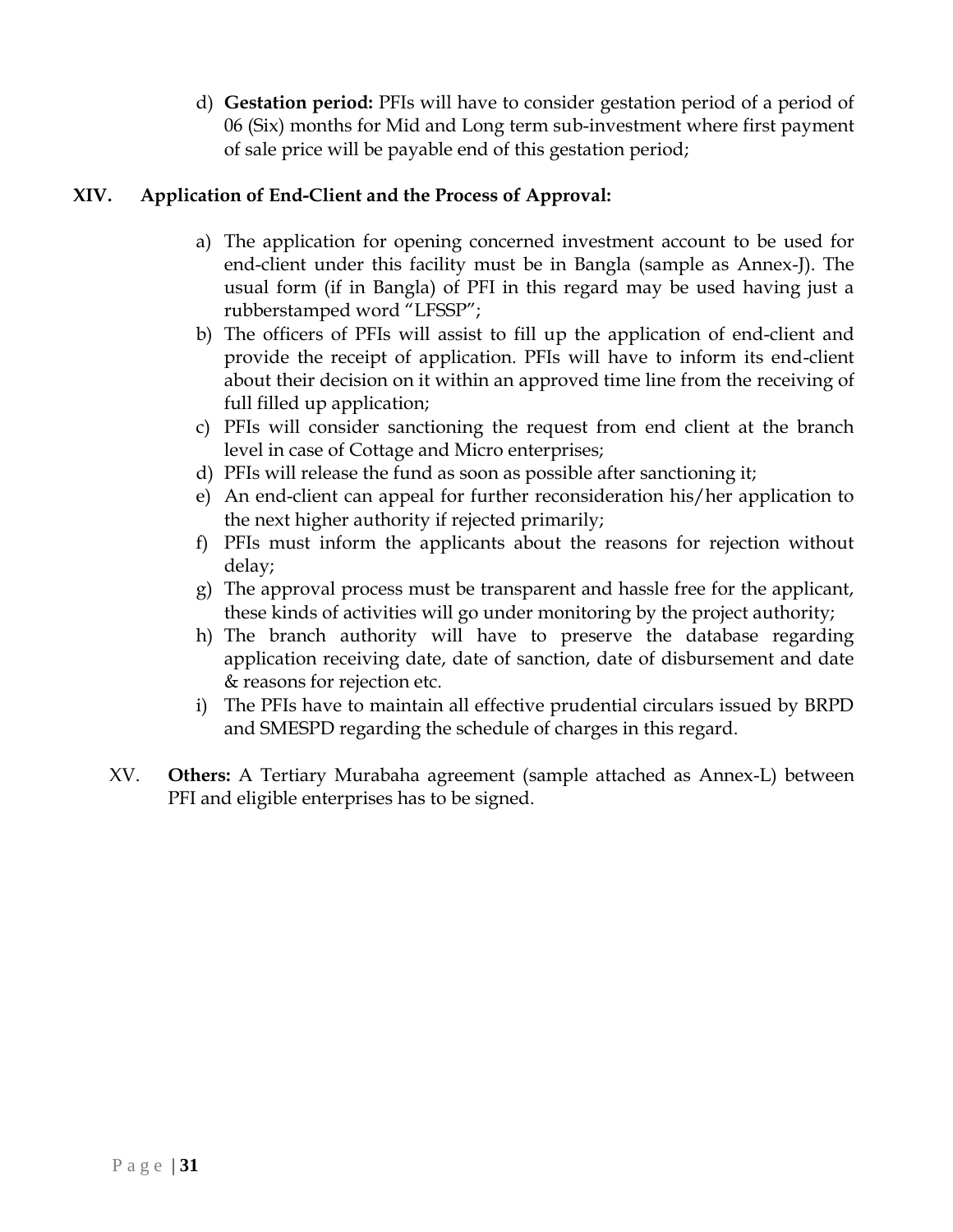**Annex- L**

## **TERTIARY FACILITY AGREEMENT**

UNDER LINE OF FINANCE TO SUPPORT SMEs PROJECT UNDER THE IsDB SPRP FOR COVID-19, RESTORE TRACK (BGD-1074)

BETWEEN

#### **NAME OF THE PFI**

AND

**NAME OF CMSME**

Dated \_\_\_\_\_/\_\_\_\_\_/2021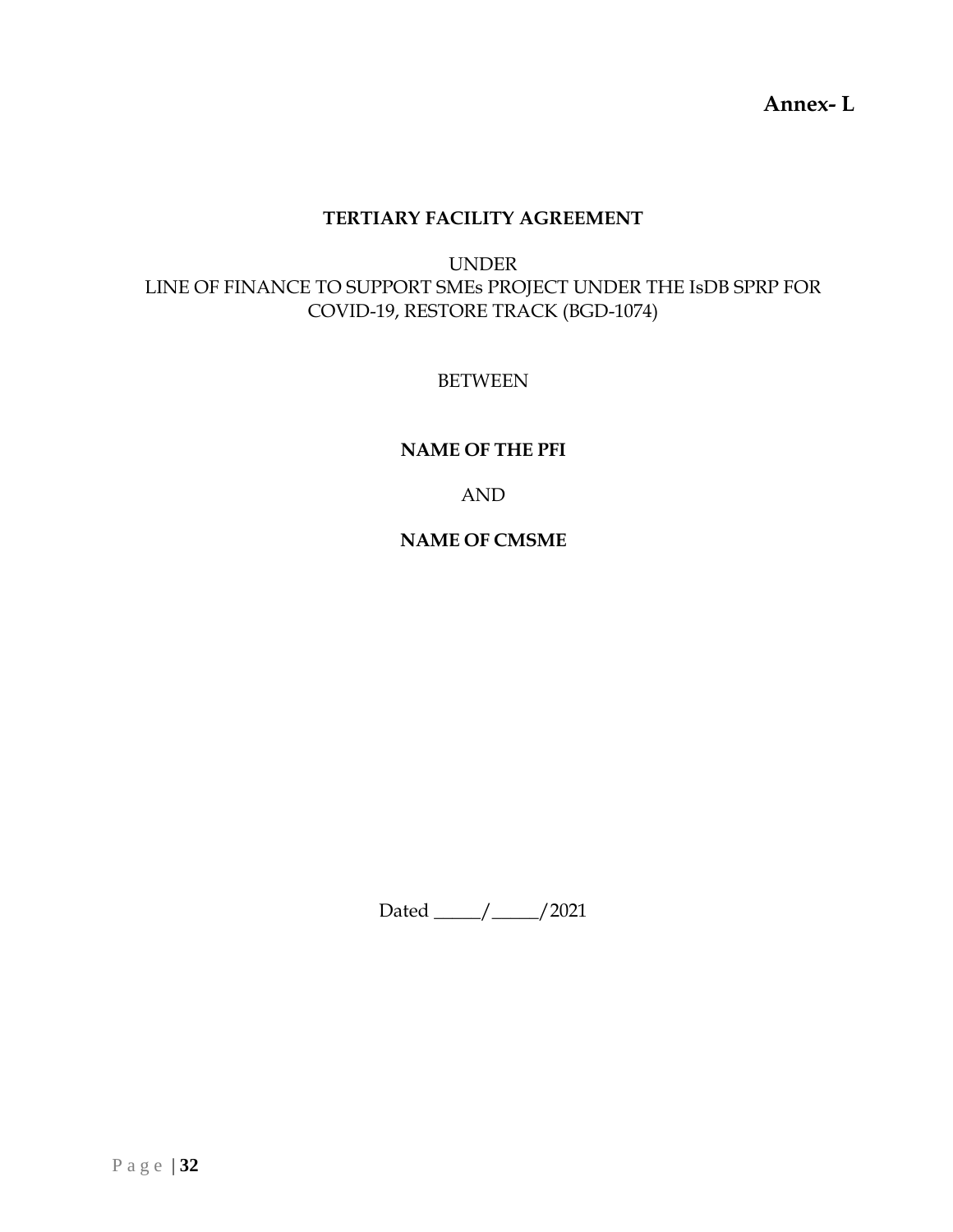## **TERTIARY FACILITY AGREEMENT**

This Facility Agreement (the "Agreement") is entered into on \_\_\_/\_\_\_/2021 between:

## **NAME OF PFI** ("**FIRST PARTY**").

AND

## NAME OF CMSME ("**SECOND PARTY**" or "**ELIGIBLE END BENEFICIARY**")

The FIRST and SECOND PARTY are hereinafter referred to as the "Parties".

#### WHEREAS,

- (A) FIRST PARTY singed a Secondary Master Facility Agreement with Bangladesh Bank under the project "Line of Finance to Support SMEs Project under the IsDB SPRP Covid-19, Restore Track (LFSSP)";
- (B) SECOND PARTY has requested the FIRST PARTY to participate in the financing of certain Asset as described in **Schedule-I** to this Contract;
- (C) FIRST PARTY has on  $\angle$   $\angle$   $\angle$  approved and agreed on the basis, inter alia, of the foregoing to finance the Asset through Murabaha Financing for an amount not exceeding **BDT..........................**(in word BDT...................................only) upon the terms and conditions hereinafter set forth.
- (D)The purpose of this agreement is to set out the Parties' common understanding with regards to the implementation of the Project.

NOW THEREFORE the Parties agree as follows:

#### **ARTICLE I – THE FINANCING FACILITY**

**1.1 Purpose:** the purpose of this Contract is to make available to SECOND PARTY the Financing Amount, mentioned above, for the acquisition of the assets.

**1.2 Promise to Purchase**: SECOND PARTY acknowledges that the provision of the financing amount by the FIRST PARTY is subject to SECOND PARTY undertaking to purchase the Assets from the FIRST PARTY, "as is" and "where is", upon delivery of the Asset. Accordingly, SECOND PARTY hereby undertakes to the FIRST PARTY that it shall purchase the Asset from the FIRST PARTY. SECOND PARTY also undertakes to indemnify the FIRST PARTY against any costs, expenses, damages or losses suffered by the Bank in relying upon this provision in circumstances where SECOND PARTY is in default of its obligations thereto.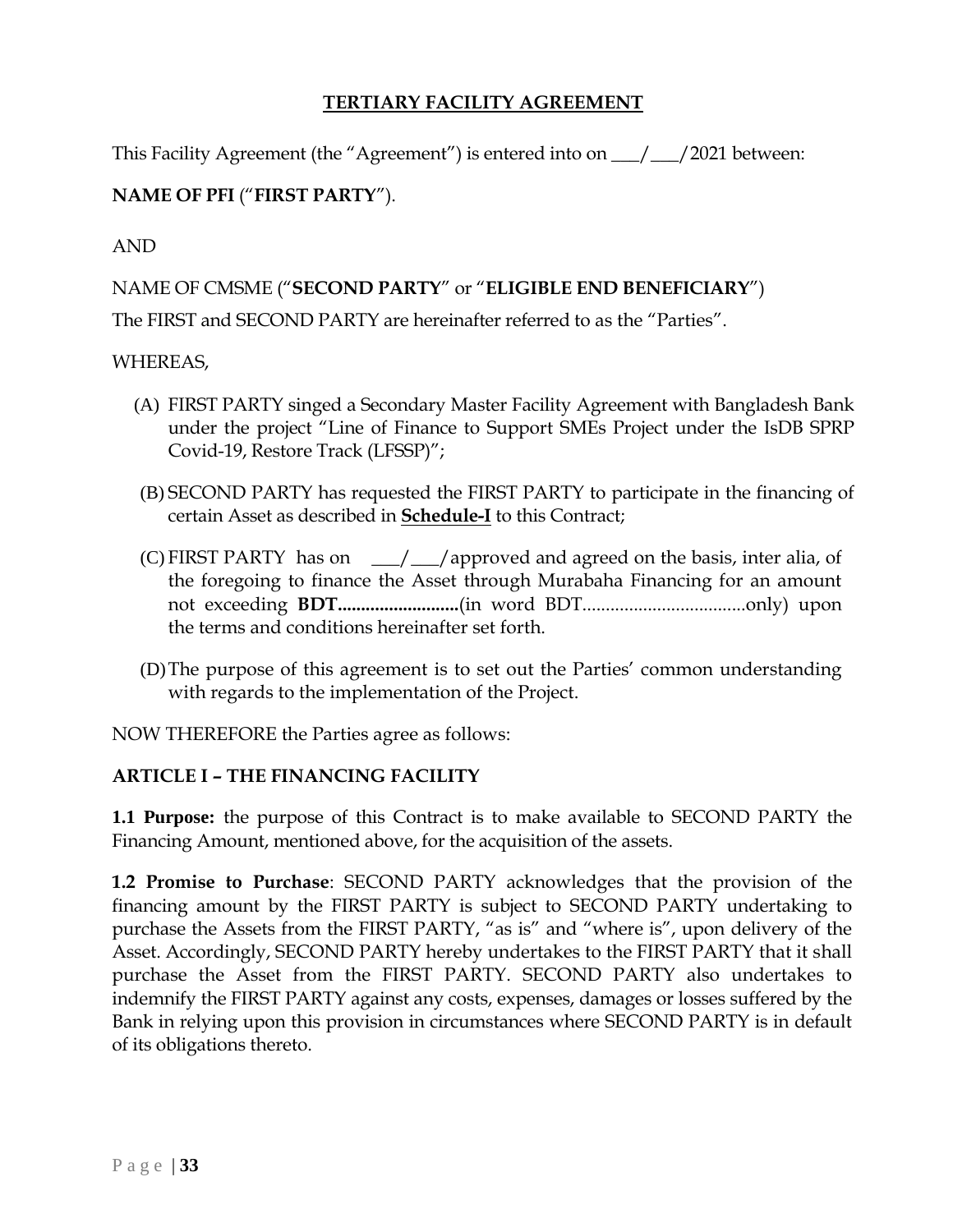#### **ARTICLE II- TRANSFER OF ASSET:**

- 2.1 The FIRST PARTY shall authorize the SECOND PARTY as its agent to procure the assets pursuant to the Agency Agreement in the form provided in Schedule-IV.
- 2.2 The FIRST PARTY shall transfer the ownership of the Asset to the SECOND PARTY on the date on which the SECOND PARTY countersigns (acceptance) the Murabaha Sale Contract in the form provided in Schedule-II. Henceforward possession of the Asset by the SECOND PARTY shall be deemed to be possession in its capacity as owner thereof and shall bear, from that date, the risk of damage, loss or destruction.
- 2.3 On the Murabaha Sale Contract Acceptance Date, the FIRST PARTY and the SECOND PARTY shall be deemed to have concluded a Sale Agreement (constituted by the Sale Offer and from FIRST PARTY and Sale Acceptance by SECOND PARTY) in the form provided in Schedule-II.
- 2.4 If the SECOND PARTY fails to notify the FIRST PARTY of its rejection of the Murabaha Sale Contract - Offer within 07 business days from the date of receiving the Sale Offer (the "Contemplated Sale Acceptance Date"), the SECOND PARTY will be deemed to have accepted the Sale Offer, and a Murabaha Sale Contract shall be deemed to have been concluded between the FIRST PARTY and the SECOND PARTY on the Contemplated Sale Acceptance Date.
- 2.5 The FIRST PARTY shall not have any responsibility or liability whatsoever to the SECOND PARTY or any other person or entity, with respect to any liability, loss or damage (for all assets procured by the SECOND PARTY as an agent of the FIRST PARTY):
	- (a) caused (or alleged to be caused) directly or indirectly by the Asset or by any inadequacy thereof or deficiency or defect therein or by any other circumstances in connection therewith;
	- (b) resulting from the use or operation of the Asset or any risks relating thereto;
	- (c) resulting from any interruption of service, loss of business or anticipated profit or consequential damages.

## **ARTICLE III –REPRESENTATIONS**

- 3.1 SECOND PARTY represents and warrants that:
	- 3.1.1 All governmental authorizations and actions of any kind necessary to authorize or required for the validity or enforceability of the obligations contemplated under this Agreement have been obtained or performed and are valid and subsisting in full force and effect.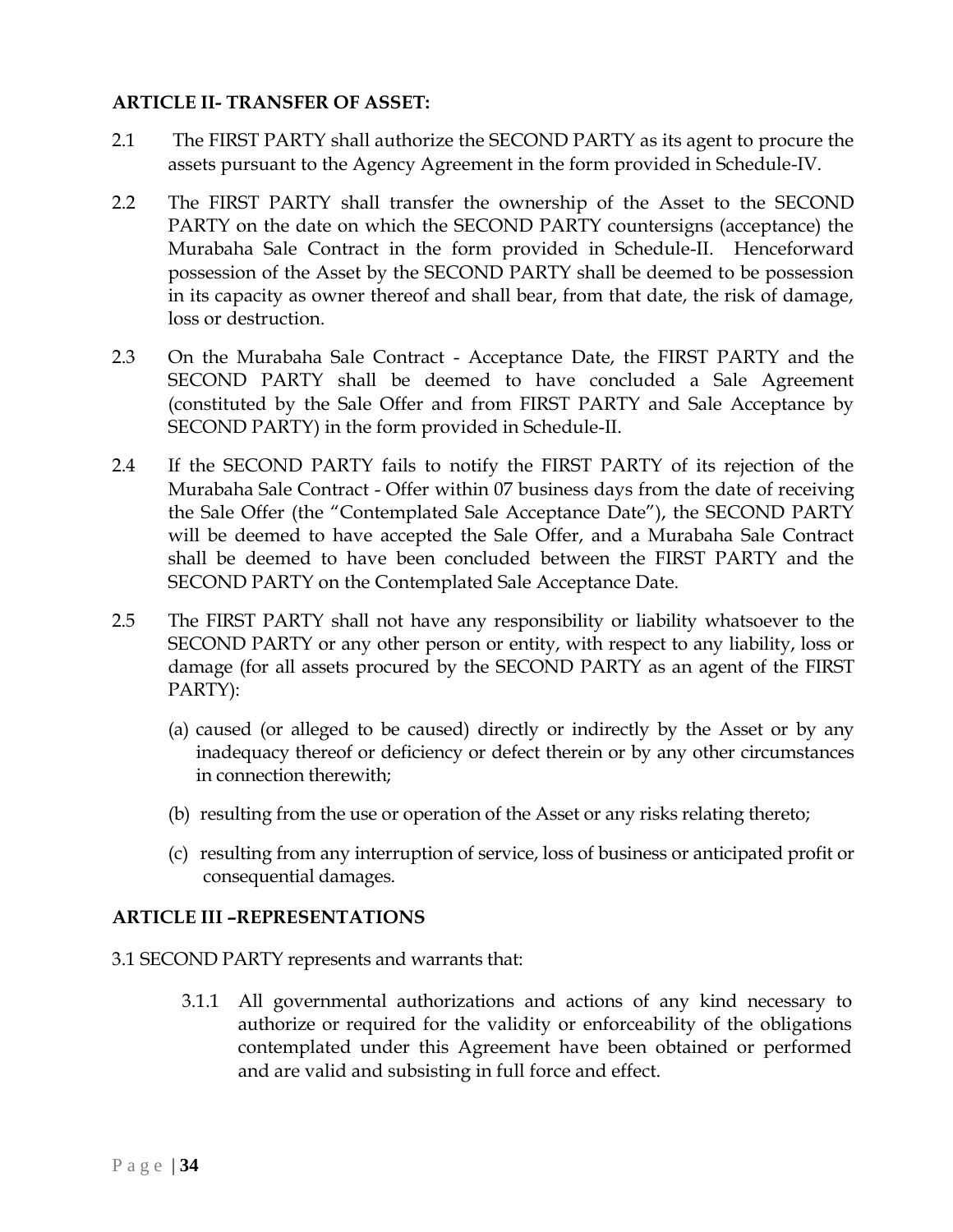3.1.2 Under the laws of Bangladesh in force at the date of this Agreement, the claims of the FIRST PARTY against SECOND PARTY under this Agreement will rank at least *pari passu* with the claims of all other unsecured creditors for any indebtedness of SECOND PARTY.

## **ARTICLE IV – GOVERNING LAW AND SETTLEMENT OF DISPUTES**

This Contract, including its Schedules, shall be governed by the laws of Bangladesh. Any disputes arising out of, or in connection with the present Agreement shall be finally settled through arbitration under the Arbitration Act-2001.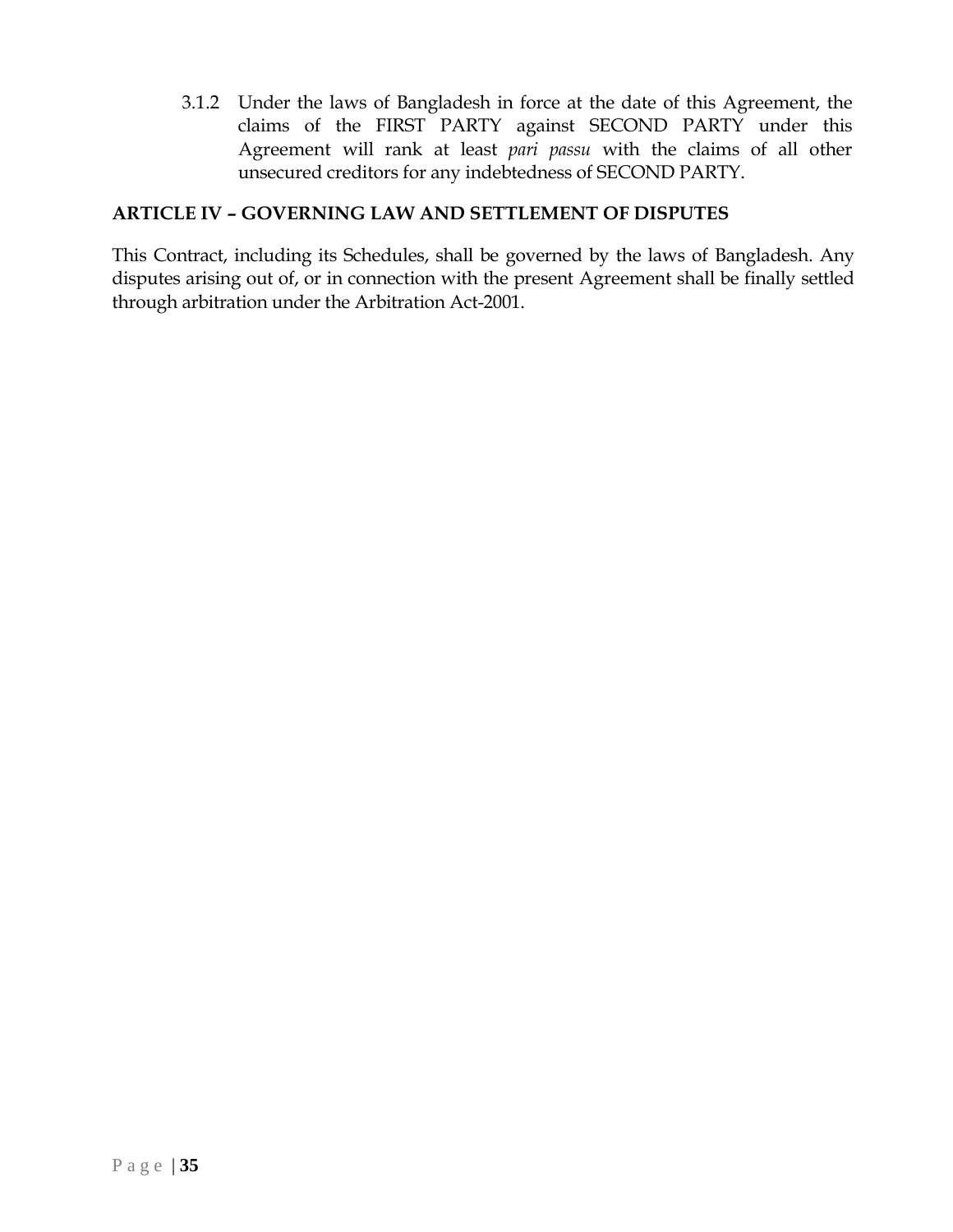## **SCHEDULE I: FORM OF ASSET DESCRIPTION**

- Asset Description:
- Asset Supplier Details:
- Asset Price:
- Expected Delivery Date:
- Other Details: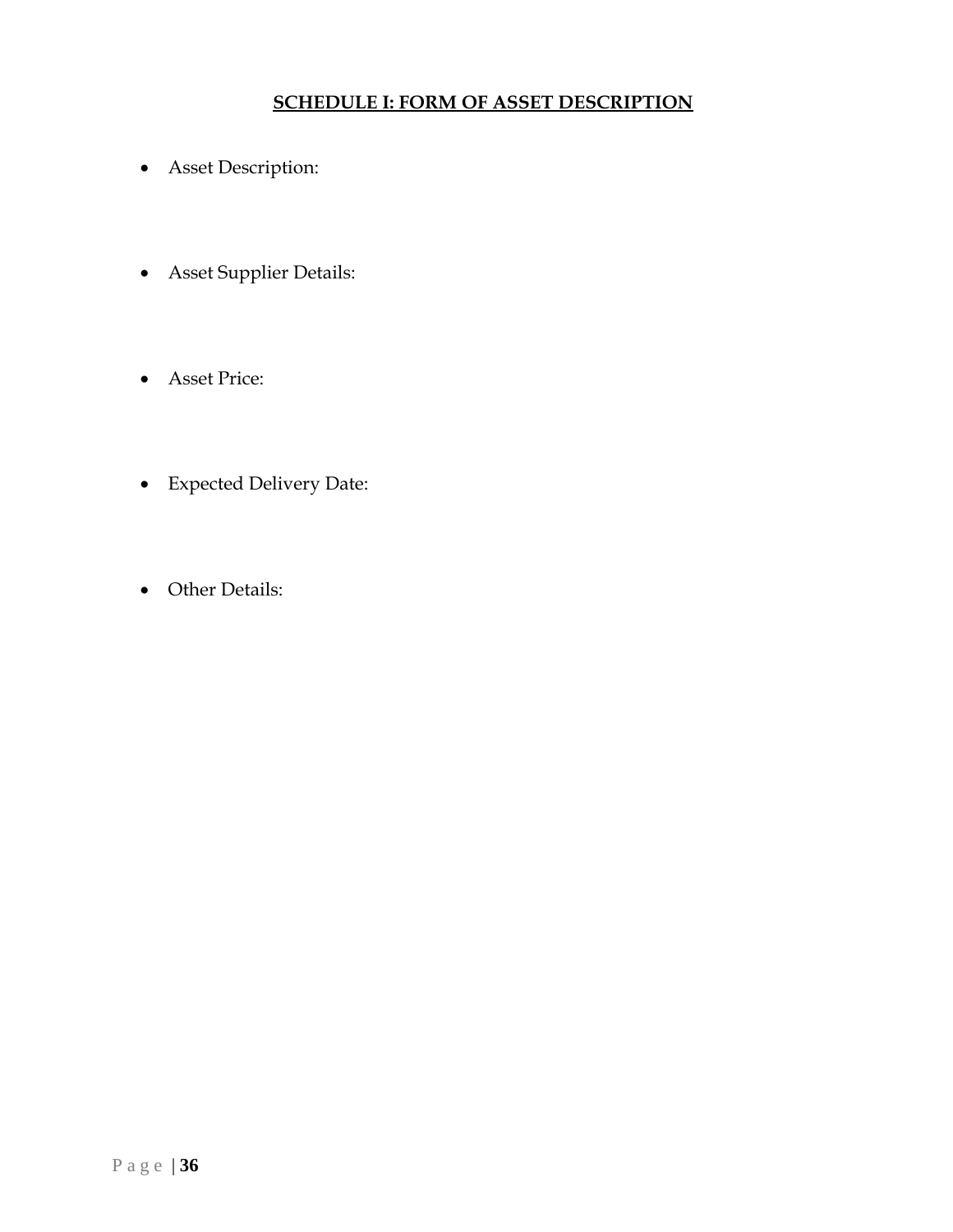#### **SCHEDULE II: FORM OF MURABAHA SALE CONTRACT - OFFER**

| <b>From: FIRST PARTY</b> |  |  |  |  |
|--------------------------|--|--|--|--|
| $Tel: +$                 |  |  |  |  |
| Fax:                     |  |  |  |  |
| Email:                   |  |  |  |  |

| <b>To: SECOND PARTY</b> |  |  |  |  |
|-------------------------|--|--|--|--|
| $Tel: +$                |  |  |  |  |
| Fax: $+$                |  |  |  |  |
| Email:                  |  |  |  |  |

#### **Ref: SALE OFFER RELATING TO** [*Insert Project Details – Title and Code*]

Dear Sirs,

We refer to:

- (i) The Tertiary Facility Agreement (the "Agreement") executed between the \_\_\_\_\_\_\_\_\_\_\_\_\_\_\_ ("FIRST PARTY ") and \_\_\_\_\_\_\_\_\_\_\_\_\_\_\_("SECOND PARTY ") on \_\_\_/\_\_\_/\_\_\_\_
- (ii) The Delivery Notice certifying that the SECOND PARTY has duly taken delivery of the Asset (copy attached).

FIRST PARTY, hereby offers SECOND PARTY, to purchase from FIRST PARTY the Asset listed in the Delivery Notice. The terms of this Sale Offer are as follows:

- (a) **Sale Price**: the Sale Price is [*…………………………..*]. This amount is net of all Advance Payments.
- (b) **Payment Instalments**: you shall pay us the Sale Price in [*……………….*] Payment Instalments in accordance with the Payment Schedule attached hereto. 2
- (c) **No responsibility:** from the date of the Sale Agreement (concluded in accordance with Article II of the Contract), FIRST PARTY shall not have any responsibility or liability whatsoever to you or any other person or entity, with respect to any liability, loss or damage: (i) caused (or alleged to be caused) directly or indirectly by the Asset or by any inadequacy thereof or deficiency or defect therein or by any other circumstances in connection therewith; or (ii) resulting from the use or operation of the Asset or any risks relating thereto; or (iii) resulting from any interruption of service, loss of business or anticipated profit or consequential damages.

 $\overline{a}$ 

<sup>&</sup>lt;sup>2</sup> Depending on the arrangement between FIRST PARTY and SECOND PARTY, a payment schedule has to be attached.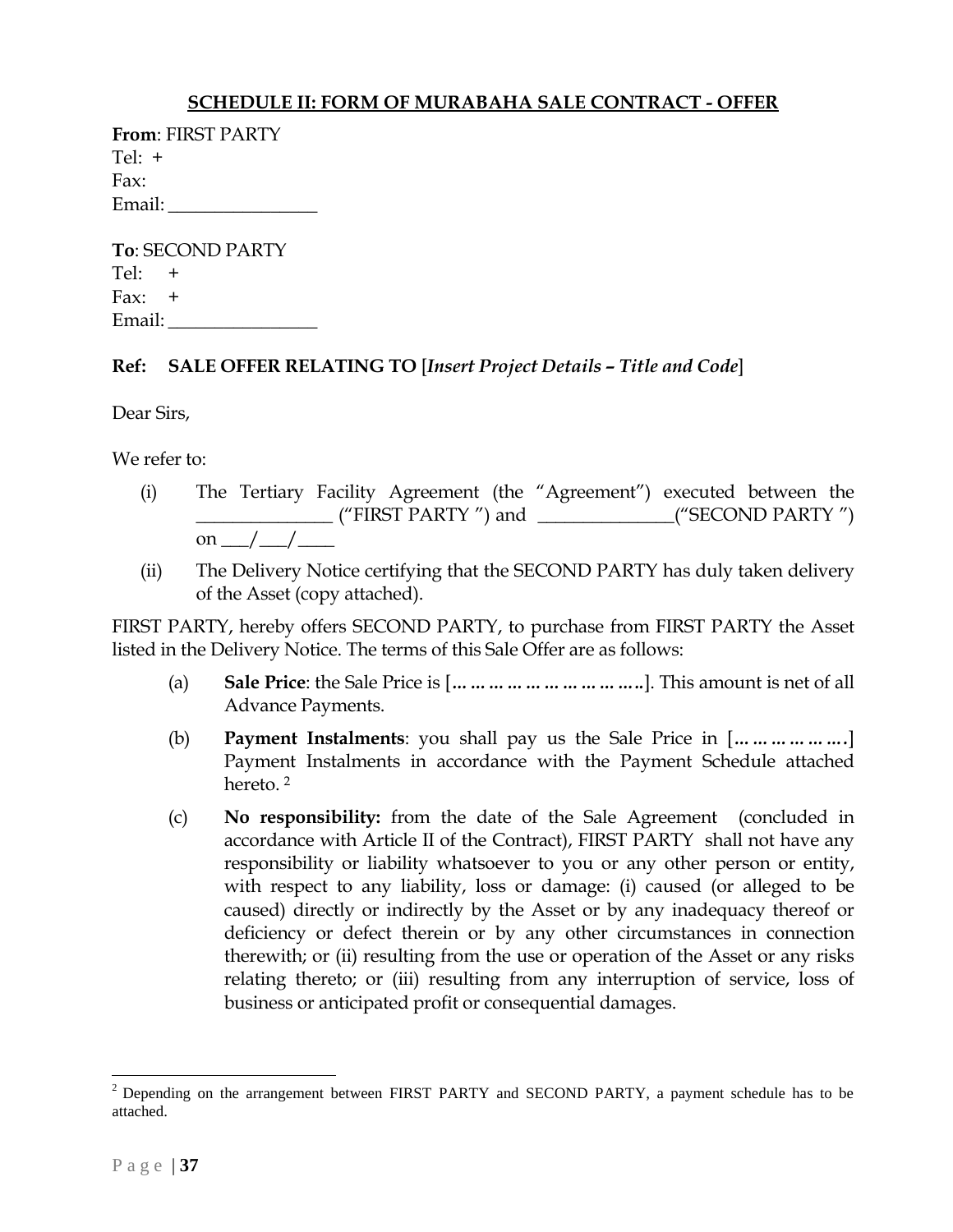(d) **Non-waiver:** FIRST PARTY's failure or delay to exercise or assert any of our rights hereunder shall not prejudice such right or remedy and shall not be construed as a waiver of such right or remedy.

Within seven (07) Business Days from the date of receiving this Sale Offer, SECOND PARTY will be deemed to have accepted this Sale Offer, and a Sale Agreement shall be deemed to have been concluded between us on the Contemplated Sale Acceptance Date.

Please, kindly indicate your acceptance of this Sale Offer on the terms set out hereinabove by countersigning this Sale Offer herein below.

In Witness Whereof, we has executed and delivered this Sale Offer as of  $\frac{1}{\sqrt{2}}$ 

For and on behalf of [insert name of the First Party]

Name: Title:

 $\overline{\phantom{a}}$  , where  $\overline{\phantom{a}}$ 

## **MURABAHA SALE CONTRACT - ACCEPTANCE**

The undersigned being duly authorized to execute and deliver this Sale Acceptance for and on behalf of [insert name of the Second Party] (SECOND PARTY), hereby confirms acceptance of the Sale Offer above and agreement to buy the Asset from the FIRST PARTY on the terms set out hereinabove.

By executing this Sale Acceptance, we acknowledge that we have executed a Murabaha Sale Contract with the (FIRST PARTY).

In Witness Whereof, we have executed this Sale Acceptance as of  $\frac{1}{\sqrt{2}}$ 

For and on behalf of [insert name of the Second Party]

 $\overline{\phantom{a}}$  , where  $\overline{\phantom{a}}$  , where  $\overline{\phantom{a}}$  , where  $\overline{\phantom{a}}$ 

Name: Title: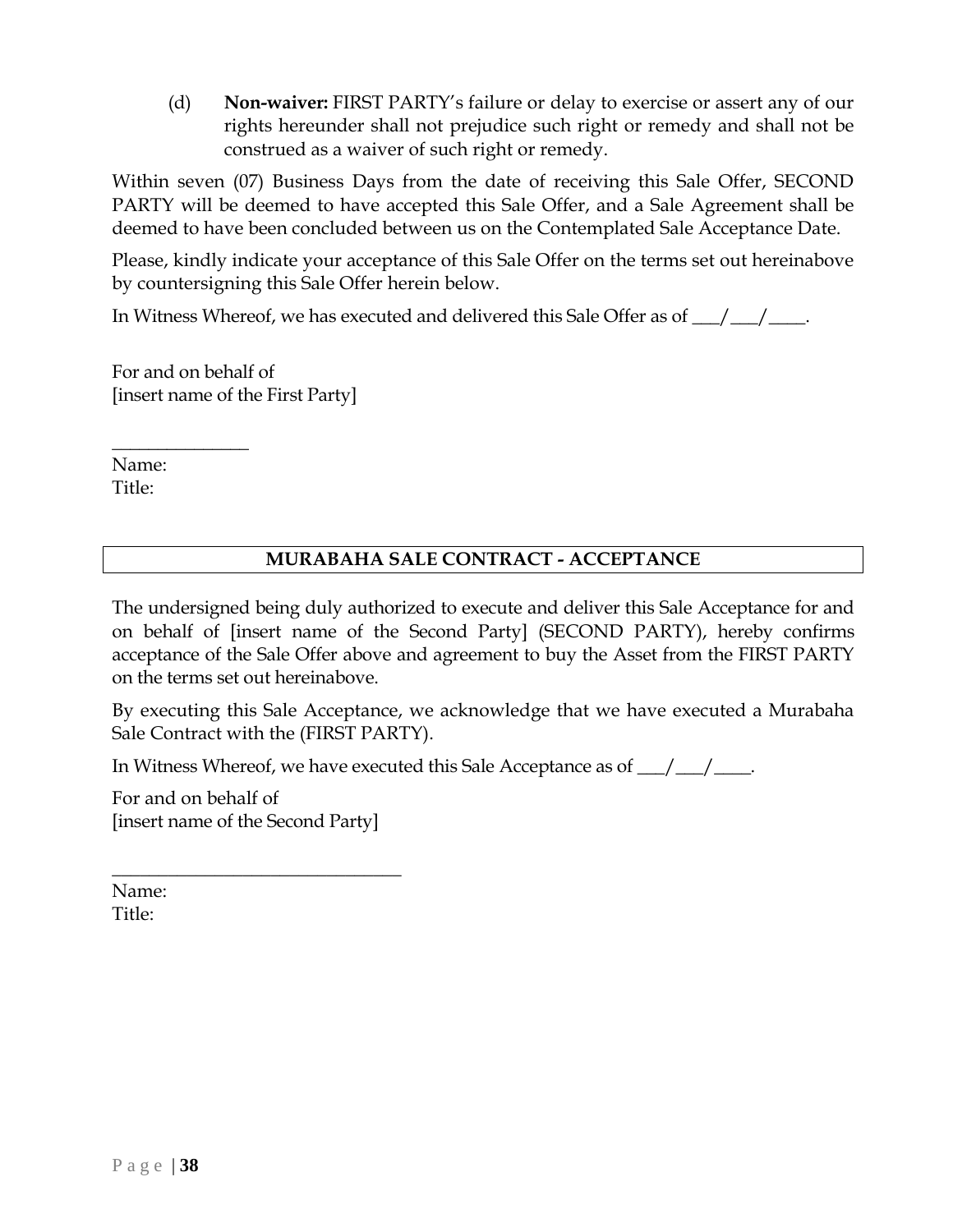## **SCHEDULE III: FORM OF DELIVERY NOTICE**

| From:    |  |
|----------|--|
| Tel: $+$ |  |
| Fax: $+$ |  |
| Email:   |  |
|          |  |
| To:      |  |
| Tel:     |  |
| Fax:     |  |
| Email:   |  |
|          |  |

Dear Sirs,

#### **DELIVERY NOTICE**

We refer to the Master Facility Agreement (the Agreement) dated  $\frac{1}{\sqrt{2}}$  concluded between us.

- 1. The undersigned is duly authorised to execute and deliver this Delivery Notice on behalf of \_\_\_\_\_\_\_\_\_\_\_[insert name of the Second Party] .
- 2. The Bank is hereby notified that the Asset, as listed in Agreement, have been delivered to us by the supplier [insert name of the supplier] as per the contract dated…………
- 3. We have reviewed the Asset and found them in conformity with the specification set out in the Agreement, and accordingly accepted the Asset.
- 4. In issuing this Delivery Notice, we confirm that the asset has been duly delivered.

In witness whereof, this Delivery Notice is executed and delivered as of the date hereof.

For and on behalf of [insert name of the Second Party]

\_\_\_\_\_\_\_\_\_\_\_\_\_\_\_\_\_\_\_\_\_\_\_\_\_\_\_\_\_\_

Name | Title of the Signatory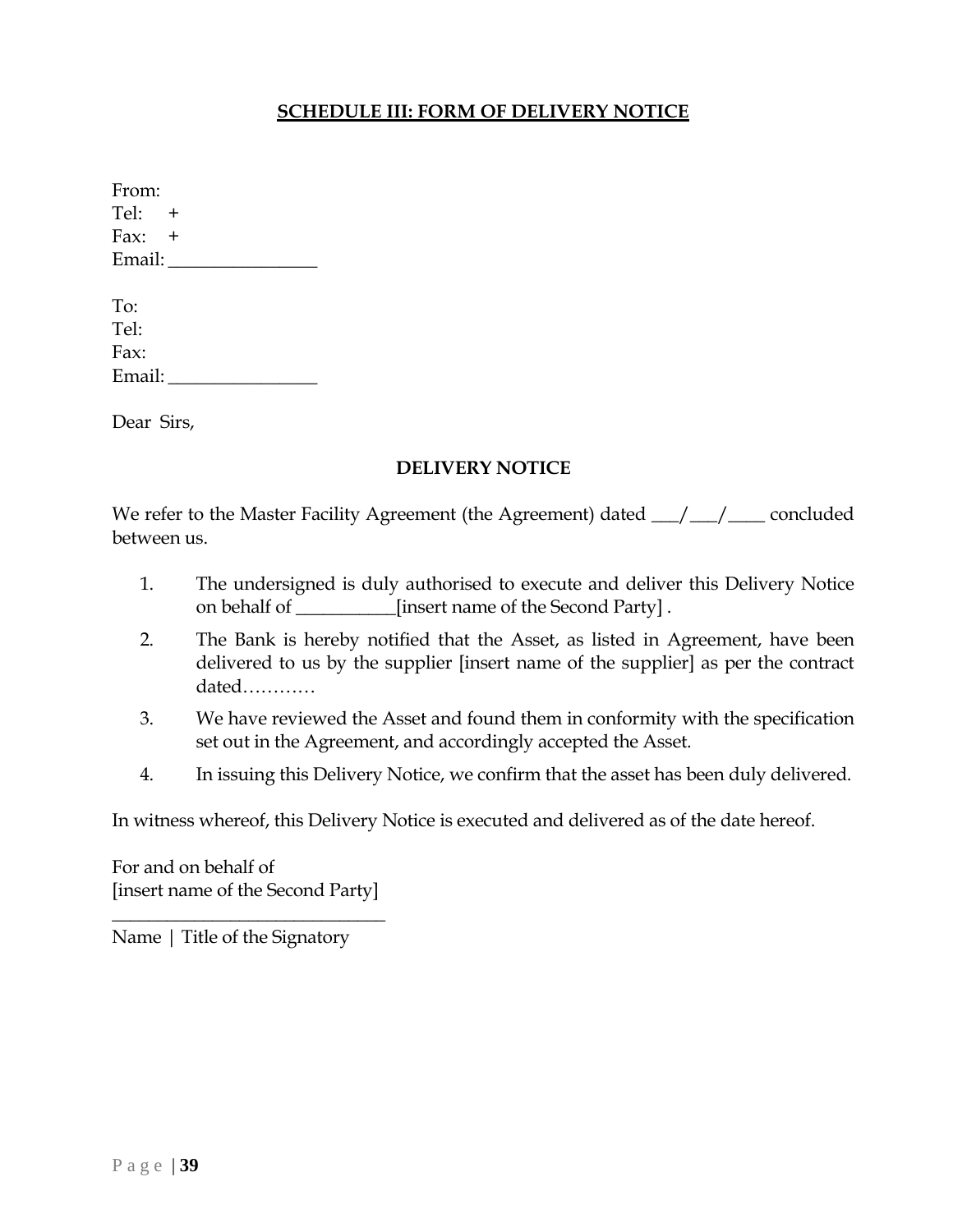#### **SCHEDULE IV: FORM OF AGENCY AGREEMENT**

| <b>From: FIRST PARTY</b> |  |  |  |  |
|--------------------------|--|--|--|--|
| Tel: $+$                 |  |  |  |  |
| Fax:                     |  |  |  |  |
| Email:                   |  |  |  |  |

**To**: SECOND PARTY  $Te$ :  $+$  $\text{Fax:} \quad +$ Email: \_\_\_\_\_\_\_\_\_\_\_\_\_\_\_\_

#### **Ref: AGENCY AGREEMENT RELATING TO** [*Insert Project Details – Title and Code*]

#### 1.1. **Authorisation and Acceptance of Agency**:

- 1.1.1. Subject to the terms of the Tertiary Facility Agreement, the FIRST PARTY hereby authorises the SECOND PARTY as its agent and the SECOND PARTY accepts such appointment to:
	- (i) negotiate and agree the supply contracts, the Asset Prices, all specifications of the Assets (as described in SCHEDULE I: FORM OF ASSET DESCRIPTION) and all other terms and conditions relating to the procurement and delivery of the Assets under the respective supply contracts; and
	- (ii) take delivery of the Assets in accordance with the terms of respective supply contracts.
- 1.1.2. In consideration of SECOND PARTY acting as FIRST PARTY's agent under this Agreement, FIRST PARTY shall pay SECOND PARTY BDT ..............(in word........................ only) including VAT & Tax the receipt and adequacy of which is acknowledged.
- 1.1.3. SECOND PARTY acknowledges that the Assets and the specifications thereof are satisfactory for their purposes under the agreement and the Procurement Procedures.

For and on behalf of [insert name of the First Party]

For and on behalf of [insert name of the Second Party]

 $\overline{\phantom{a}}$  , where  $\overline{\phantom{a}}$  , where  $\overline{\phantom{a}}$  , where  $\overline{\phantom{a}}$ 

| Name:  |  |  |
|--------|--|--|
| Title: |  |  |
| Date:  |  |  |

| Name:  |  |
|--------|--|
| Title: |  |
| Date:  |  |